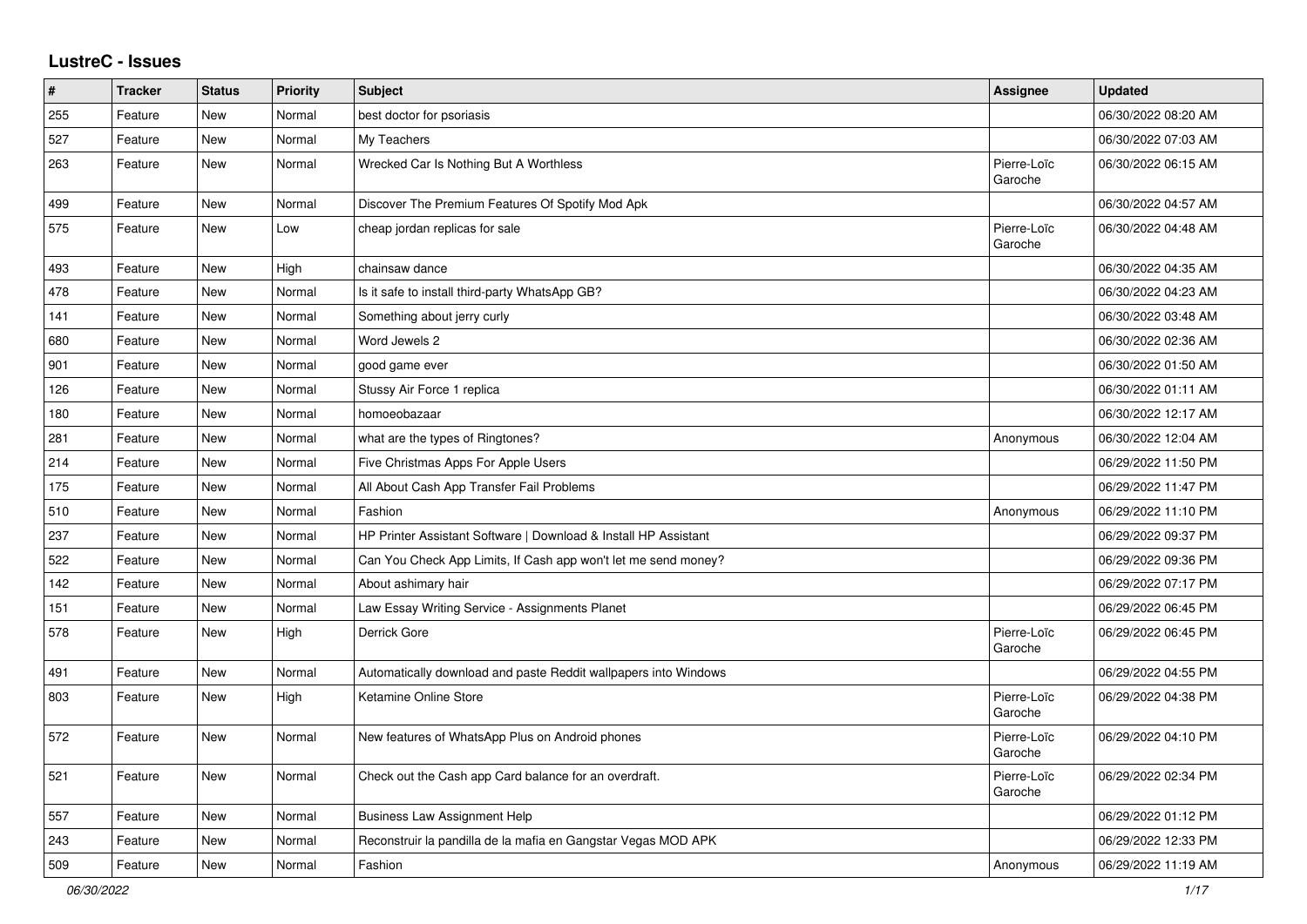| $\vert$ # | <b>Tracker</b> | <b>Status</b> | <b>Priority</b> | <b>Subject</b>                                                            | <b>Assignee</b>        | <b>Updated</b>      |
|-----------|----------------|---------------|-----------------|---------------------------------------------------------------------------|------------------------|---------------------|
| 1107      | Feature        | New           | High            | Where do you have to find an application to watch news and sports videos? | Christophe<br>Garion   | 06/29/2022 10:16 AM |
| 558       | Feature        | New           | Normal          | <b>Stunning Classic Sofas</b>                                             |                        | 06/29/2022 10:03 AM |
| 646       | Feature        | New           | Normal          | Collaborative Research Group                                              |                        | 06/29/2022 09:46 AM |
| 546       | Feature        | New           | Normal          | Quickbooks Error                                                          |                        | 06/29/2022 09:42 AM |
| 63        | Feature        | New           | Normal          | Skip normalization step in mutation generation if it possible             | Pierre-Loïc<br>Garoche | 06/29/2022 08:54 AM |
| 216       | Feature        | New           | High            | Barry Keoghan                                                             | Pierre-Loïc<br>Garoche | 06/29/2022 08:05 AM |
| 806       | Feature        | New           | Normal          | Go everywhere thanks to mapquest driving directions                       |                        | 06/29/2022 07:38 AM |
| 552       | Feature        | New           | Normal          | Radio rfm and the benefits of radio rfm                                   |                        | 06/29/2022 06:28 AM |
| 812       | Feature        | New           | Normal          | canon.com/ijsetup                                                         |                        | 06/29/2022 06:04 AM |
| 606       | Feature        | New           | Normal          | Play unblocked cookie crush 3                                             | Pierre-Loïc<br>Garoche | 06/29/2022 01:42 AM |
| 669       | Feature        | New           | Normal          | Nursing Assignment Help                                                   |                        | 06/28/2022 11:16 PM |
| 173       | Feature        | New           | Normal          | private limited company registration                                      |                        | 06/28/2022 09:51 PM |
| 683       | Feature        | New           | Normal          | Game creation                                                             |                        | 06/28/2022 09:51 PM |
| 740       | Feature        | New           | Normal          | Online Thesis Help USA                                                    |                        | 06/28/2022 08:25 PM |
| 171       | Feature        | New           | Normal          | loan management system                                                    |                        | 06/28/2022 08:24 PM |
| 594       | Feature        | New           | Normal          | How does research proposal help online make it easy for me?               |                        | 06/28/2022 08:23 PM |
| 229       | Feature        | New           | Normal          | How To Delete Cash App Account? - Check Out the Steps In Detail           |                        | 06/28/2022 07:06 PM |
| 271       | Feature        | New           | Normal          | Fashion                                                                   |                        | 06/28/2022 06:41 PM |
| 693       | Feature        | New           | Normal          | How To Get My Money Back From The Cash App To Your Wallet?                |                        | 06/28/2022 06:38 PM |
| 207       | Feature        | New           | Low             | real estate lead conversion                                               |                        | 06/28/2022 06:09 PM |
| 648       | Feature        | New           | Normal          | <b>Plum Health Benefits</b>                                               |                        | 06/28/2022 06:02 PM |
| 813       | Feature        | New           | Normal          | Canon.com/ijsetup                                                         |                        | 06/28/2022 05:15 PM |
| 224       | Feature        | New           | Normal          | Instant Personal Loan                                                     | Pierre-Loïc<br>Garoche | 06/28/2022 04:40 PM |
| 186       | Feature        | New           | Normal          | homoeobazaar                                                              |                        | 06/28/2022 04:29 PM |
| 793       | Feature        | New           | Urgent          | Where can I find cheap FIFA coins?                                        | Pierre-Loïc<br>Garoche | 06/28/2022 03:41 PM |
| 240       | Feature        | New           | Normal          | Juego interesante de Dragon Ball Legends MOD APK                          |                        | 06/28/2022 02:55 PM |
| 647       | Feature        | New           | Normal          | <b>Cranberry Health Benefits</b>                                          |                        | 06/28/2022 02:47 PM |
| 605       | Feature        | New           | Normal          | What will the future of logo design be like?                              |                        | 06/28/2022 01:31 PM |
| 545       | Feature        | New           | Normal          | Best Canvas Print Company                                                 |                        | 06/28/2022 01:08 PM |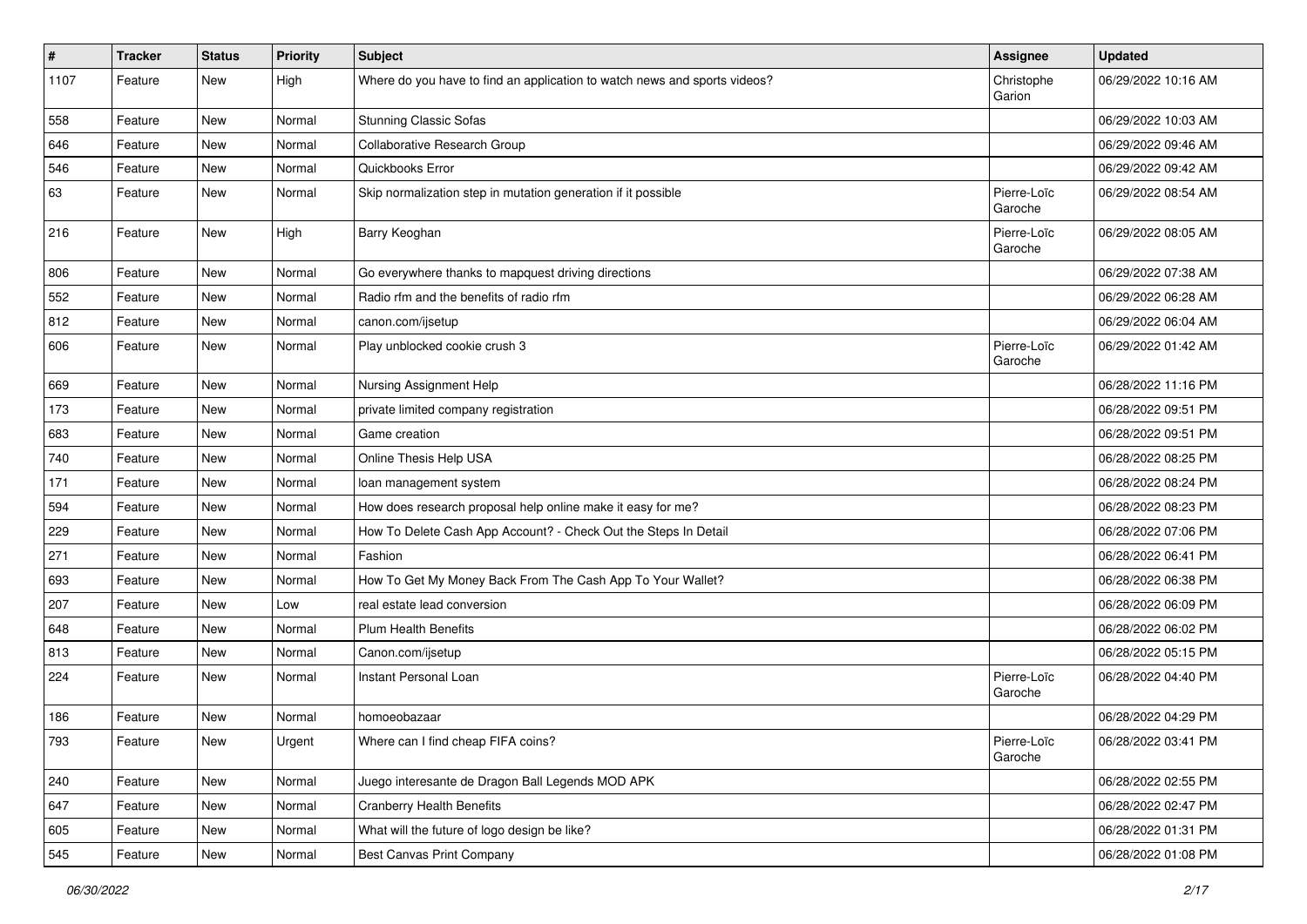| $\vert$ # | <b>Tracker</b> | <b>Status</b> | Priority | <b>Subject</b>                                                       | Assignee               | <b>Updated</b>      |
|-----------|----------------|---------------|----------|----------------------------------------------------------------------|------------------------|---------------------|
| 174       | Feature        | <b>New</b>    | Normal   | Digital Marketing Philadelphia                                       |                        | 06/28/2022 11:34 AM |
| 794       | Feature        | New           | Normal   | Safe place to buy fifa coins                                         |                        | 06/28/2022 11:15 AM |
| 810       | Feature        | New           | Normal   | how to remove viruses from a phone                                   |                        | 06/28/2022 11:13 AM |
| 637       | Feature        | <b>New</b>    | Normal   | Why do the Outlook rules not work in my account?                     |                        | 06/28/2022 11:12 AM |
| 170       | Feature        | <b>New</b>    | Normal   | top mba colleges in bangalore                                        |                        | 06/28/2022 10:55 AM |
| 611       | Feature        | New           | Normal   | Buy All Modafinil & Armodafinil Tablets @Buy Modafinil US            |                        | 06/28/2022 10:53 AM |
| 654       | Feature        | New           | Normal   | <b>Peach Health Benefits</b>                                         |                        | 06/28/2022 10:03 AM |
| 610       | Feature        | <b>New</b>    | Normal   | CheapestMedsShop 100% Safe Medicines Online in USA UK & AUS.         |                        | 06/28/2022 09:42 AM |
| 1100      | Feature        | <b>New</b>    | Low      | <b>Food Products</b>                                                 | Pierre-Loïc<br>Garoche | 06/28/2022 09:40 AM |
| 649       | Feature        | New           | Normal   | Pear Health Benefits                                                 |                        | 06/28/2022 08:04 AM |
| 1099      | Feature        | New           | Normal   | Whatsapp Plus - A New Way Of Communicating                           |                        | 06/28/2022 07:57 AM |
| 608       | Feature        | New           | Normal   | How To Do Hotmail Password Reset Without Phone Number?               |                        | 06/28/2022 07:39 AM |
| 973       | Feature        | New           | Normal   | Free NFL Streaming Sites                                             |                        | 06/28/2022 06:27 AM |
| 242       | Feature        | New           | Normal   | Descripción de Torque Pro MOD APK para Android                       |                        | 06/28/2022 01:14 AM |
| 665       | Feature        | New           | Normal   | Look for a dedicated help with finance assignment                    |                        | 06/27/2022 11:10 PM |
| 824       | Feature        | New           | Normal   | How to watch Fox News on my Smart TV or similar devices?             | Pierre-Loïc<br>Garoche | 06/27/2022 08:32 PM |
| 779       | Feature        | New           | Normal   | Latest Whatsapp groups for Teens                                     | Pierre-Loïc<br>Garoche | 06/27/2022 08:15 PM |
| 756       | Feature        | <b>New</b>    | Normal   | Your one-stop destination for the thesis writing service             |                        | 06/27/2022 05:46 PM |
| 272       | Feature        | New           | Normal   | Fashion                                                              |                        | 06/27/2022 03:53 PM |
| 995       | Feature        | New           | Normal   | "ij.start canon                                                      |                        | 06/27/2022 01:29 PM |
| 944       | Feature        | New           | Normal   | Canon.com/ijsetup                                                    |                        | 06/27/2022 09:46 AM |
| 681       | Feature        | New           | High     | <b>Online Class</b>                                                  |                        | 06/27/2022 07:20 AM |
| 823       | Feature        | New           | Normal   | How much does Disney Plus cost?                                      | Pierre-Loïc<br>Garoche | 06/27/2022 04:05 AM |
| 511       | Feature        | <b>New</b>    | Normal   | Fashion                                                              | Anonymous              | 06/27/2022 12:17 AM |
| 220       | Feature        | New           | Normal   | essay writing services                                               |                        | 06/26/2022 04:55 PM |
| 698       | Feature        | New           | Normal   | Connect with cash app representative to ask about cash app flip scam |                        | 06/26/2022 11:24 AM |
| 967       | Feature        | New           | Normal   | stream live nfl games free online                                    |                        | 06/26/2022 10:09 AM |
| 1109      | Feature        | <b>New</b>    | Normal   | Six Guns Mod Apk Answers Your Questions                              | Christophe<br>Garion   | 06/26/2022 09:12 AM |
| 963       | Feature        | New           | Normal   | Why I am not getting cool cash app card designs- call experts        |                        | 06/26/2022 07:52 AM |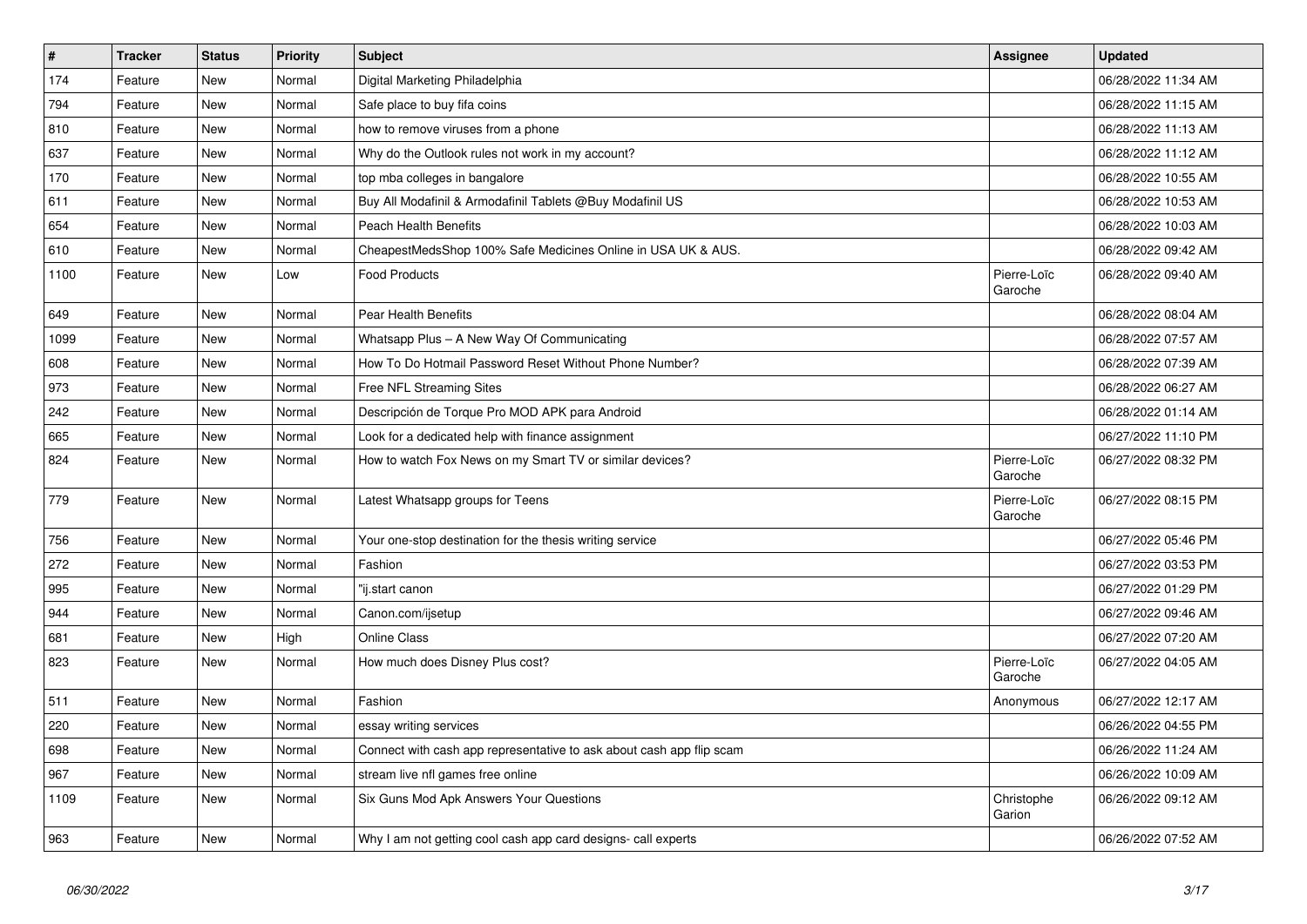| $\vert$ # | Tracker | <b>Status</b> | <b>Priority</b> | <b>Subject</b>                                                            | Assignee               | <b>Updated</b>      |
|-----------|---------|---------------|-----------------|---------------------------------------------------------------------------|------------------------|---------------------|
| 960       | Feature | New           | Normal          | Zooming Instagram Picture In Full HD                                      | Pierre-Loïc<br>Garoche | 06/26/2022 07:18 AM |
| 476       | Feature | New           | High            | <b>American Airlines Reservations</b>                                     |                        | 06/26/2022 04:14 AM |
| 994       | Feature | New           | Normal          | Cricut.com/setup                                                          |                        | 06/26/2022 02:00 AM |
| 931       | Feature | New           | High            | Situs Judi Slot Online apel888                                            | Pierre-Loïc<br>Garoche | 06/26/2022 01:07 AM |
| 968       | Feature | New           | Normal          | watch nfl online free live streaming                                      |                        | 06/25/2022 11:52 PM |
| 543       | Feature | New           | Normal          | Get tech assistance with customer support on ATT Yahoo email login issue. |                        | 06/24/2022 05:08 PM |
| 725       | Feature | New           | Normal          | What are memo writing services design                                     |                        | 06/24/2022 06:24 AM |
| 172       | Feature | New           | Normal          | pgdm colleges in bangalore                                                |                        | 06/23/2022 10:47 PM |
| 1095      | Feature | New           | High            | Want to Know the Best CV Makers in Dubai?                                 |                        | 06/20/2022 06:29 AM |
| 1081      | Feature | New           | Normal          | drift boss- the best driftitng game                                       |                        | 06/15/2022 05:56 AM |
| 1085      | Feature | New           | Normal          | dcvghdcc asgdvgd dveduqwv ajdhvwd                                         |                        | 06/09/2022 03:46 PM |
| 1070      | Feature | New           | Normal          | <b>Tableau Consulting Expertise</b>                                       |                        | 06/09/2022 11:50 AM |
| 1075      | Feature | <b>New</b>    | Low             | Enjoy Free Services Of Toomics Mod APK For Android                        |                        | 06/03/2022 10:00 AM |
| 1066      | Feature | New           | High            | Using the default Routerlogin.net web address for setup                   |                        | 05/31/2022 12:16 PM |
| 894       | Feature | New           | Normal          | Need phd dissertation help in UK                                          |                        | 05/30/2022 12:29 PM |
| 1056      | Feature | New           | Normal          | Online Class Issues                                                       |                        | 05/28/2022 12:44 AM |
| 1049      | Feature | New           | Normal          | IT Software Company In Delhi                                              |                        | 05/27/2022 05:24 AM |
| 1050      | Feature | New           | Normal          | Best Smart Phone Repair in Delhi                                          |                        | 05/25/2022 10:33 AM |
| 1037      | Feature | New           | Normal          | 1p Isd                                                                    | Christophe<br>Garion   | 05/19/2022 05:25 AM |
| 902       | Feature | New           | Normal          | salo717                                                                   |                        | 05/18/2022 10:35 AM |
| 212       | Feature | New           | Normal          | How good is the market for gaming mobile apps at the moment?              |                        | 05/17/2022 11:09 AM |
| 1017      | Feature | New           | Normal          | fleeing the complex                                                       | Hamza<br>Bourbouh      | 05/13/2022 06:33 AM |
| 904       | Feature | New           | Normal          | Laora seeck                                                               |                        | 04/20/2022 11:54 AM |
| 927       | Feature | New           | Normal          | What Is The Right Way To Troubleshoot Cash App Transfer Failed Problems?  |                        | 04/12/2022 05:54 AM |
| 903       | Feature | New           | Normal          | Good game                                                                 |                        | 04/11/2022 08:39 AM |
| 919       | Feature | New           | Normal          | How can I check my Cash App card balance by dialing a number?             |                        | 04/10/2022 09:07 AM |
| 900       | Feature | New           | Normal          | good game ever                                                            |                        | 04/02/2022 11:59 AM |
| 899       | Feature | New           | Normal          | Application of Optical Fiber Gyroscope                                    | Christophe<br>Garion   | 04/02/2022 11:23 AM |
| 896       | Feature | New           | Normal          | Application of North Finder in Mining Industry                            | Xavier Thirioux        | 04/01/2022 09:49 AM |
| 879       | Feature | New           | Normal          | Best Garage Door Repair in Massachusetts                                  |                        | 04/01/2022 09:16 AM |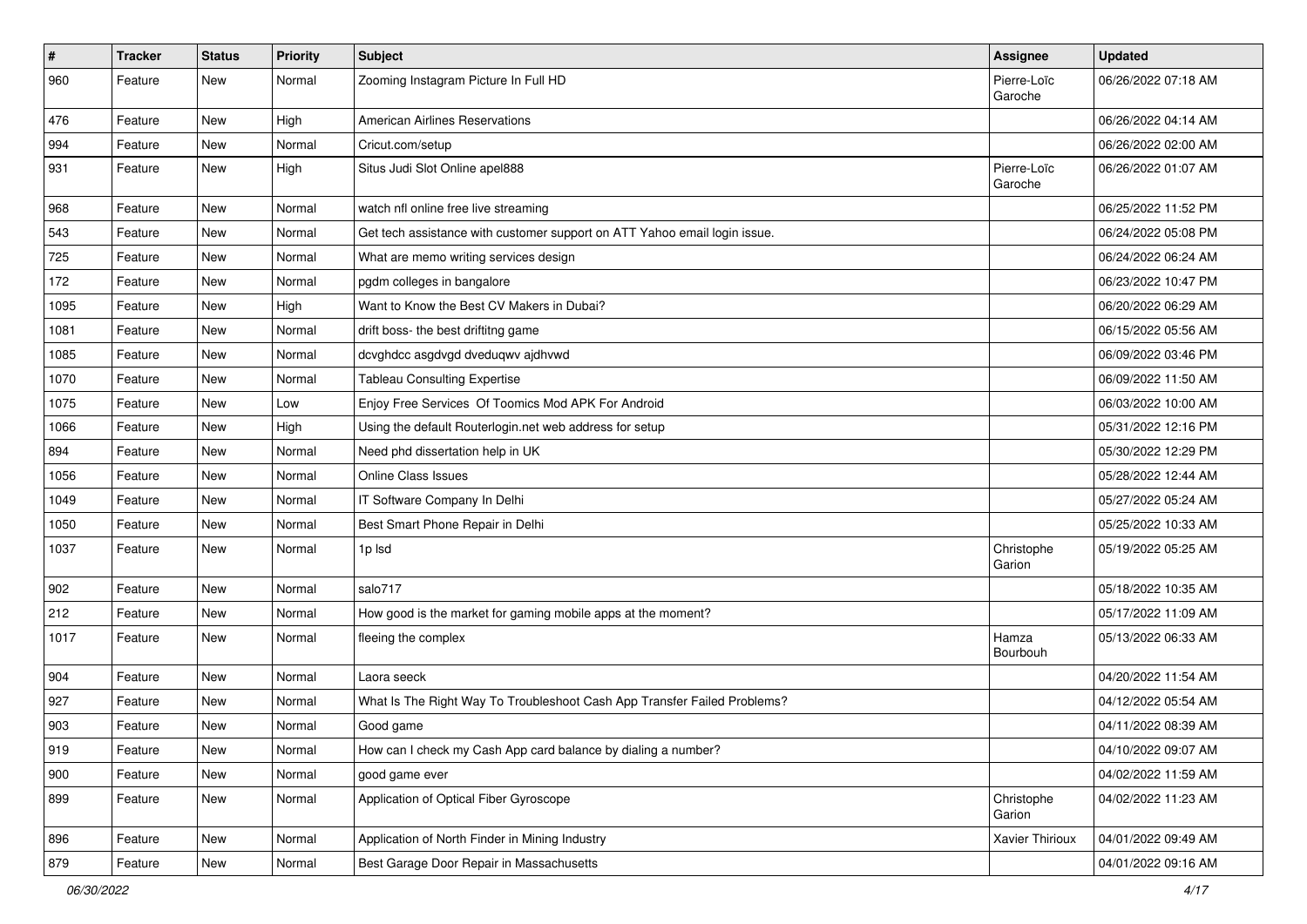| $\pmb{\#}$ | <b>Tracker</b> | <b>Status</b> | <b>Priority</b> | <b>Subject</b>                                                                         | <b>Assignee</b>        | <b>Updated</b>      |
|------------|----------------|---------------|-----------------|----------------------------------------------------------------------------------------|------------------------|---------------------|
| 861        | Feature        | New           | Low             | <b>Understanding Situational Depression</b>                                            | Pierre-Loïc<br>Garoche | 04/01/2022 09:12 AM |
| 877        | Feature        | New           | Normal          | <b>Exness Broker Review</b>                                                            |                        | 04/01/2022 09:12 AM |
| 866        | Feature        | New           | Normal          | Northern Ireland Dissertation Writing Service                                          | Pierre-Loïc<br>Garoche | 04/01/2022 09:12 AM |
| 868        | Feature        | New           | Normal          | What Is the Role of a Graphic Designer?                                                | Pierre-Loïc<br>Garoche | 04/01/2022 09:12 AM |
| 847        | Feature        | New           | Normal          | Canon.com/ijsetup                                                                      |                        | 04/01/2022 09:08 AM |
| 845        | Feature        | New           | Normal          | canon.com/ijsetup                                                                      |                        | 04/01/2022 08:58 AM |
| 846        | Feature        | New           | Normal          | ij.start canon                                                                         |                        | 04/01/2022 08:58 AM |
| 848        | Feature        | New           | Normal          | Online Classes Assistance                                                              |                        | 04/01/2022 08:57 AM |
| 177        | Feature        | New           | Normal          | HD lace silky straight human hair wig                                                  |                        | 04/01/2022 08:41 AM |
| 204        | Feature        | New           | Normal          | New Car Tyres                                                                          |                        | 04/01/2022 08:40 AM |
| 276        | Feature        | New           | Normal          | Nike Dunks Replica                                                                     |                        | 04/01/2022 08:19 AM |
| 277        | Feature        | New           | Normal          | Nike Dunks Replica                                                                     |                        | 04/01/2022 08:19 AM |
| 241        | Feature        | New           | Normal          | How to get a complete solution of Big Ideas Math Answers?                              |                        | 04/01/2022 08:15 AM |
| 254        | Feature        | New           | Normal          | best ayurvedic treatment for psoriasis                                                 |                        | 04/01/2022 08:13 AM |
| 127        | Feature        | New           | Normal          | replica af1                                                                            |                        | 04/01/2022 07:55 AM |
| 188        | <b>Bug</b>     | New           | Normal          | Why are university students buying assignments online?                                 | Pierre-Loïc<br>Garoche | 06/30/2022 08:10 AM |
| 168        | Bug            | New           | Normal          | UFC 256 Live Stream Online                                                             |                        | 06/30/2022 08:09 AM |
| 486        | Bug            | New           | Low             | <b>HP Wireless Printer Setup</b>                                                       | Anonymous              | 06/30/2022 08:07 AM |
| 181        | Bug            | New           | Normal          | Healthcare Custom Writing Services                                                     |                        | 06/30/2022 08:06 AM |
| 505        | Bug            | New           | Normal          | www.trendmicro.com/activate                                                            |                        | 06/30/2022 08:02 AM |
| 169        | <b>Bug</b>     | New           | Normal          | CV Maker - UAE CV Writing Agency                                                       |                        | 06/30/2022 07:55 AM |
| 209        | Bug            | <b>New</b>    | Normal          | Neglect to access old Cash App account considering message notice issue? Contact help. |                        | 06/30/2022 07:52 AM |
| 480        | <b>Bug</b>     | New           | Normal          | Nur Online Shop                                                                        |                        | 06/30/2022 07:46 AM |
| 347        | <b>Bug</b>     | New           | Normal          | Eco/Green Cleaning Services in Chesapeake VA                                           |                        | 06/30/2022 07:34 AM |
| 531        | <b>Bug</b>     | New           | Normal          | Cheap Assignment Writing Service UK                                                    | Anonymous              | 06/30/2022 07:32 AM |
| 133        | Bug            | New           | Normal          | craftlabs                                                                              |                        | 06/30/2022 07:30 AM |
| 514        | <b>Bug</b>     | New           | Normal          | Trans-Caribbean                                                                        |                        | 06/30/2022 07:28 AM |
| 279        | Bug            | New           | High            | What is an essential feature of an internal communications app?                        |                        | 06/30/2022 07:24 AM |
| 820        | <b>Bug</b>     | New           | Normal          | Metal Slug Apk para Android                                                            |                        | 06/30/2022 07:20 AM |
| 500        | <b>Bug</b>     | New           | Normal          | Simply contact the technical team, to find the solution to cash app refund problems.   | Pierre-Loïc<br>Garoche | 06/30/2022 07:19 AM |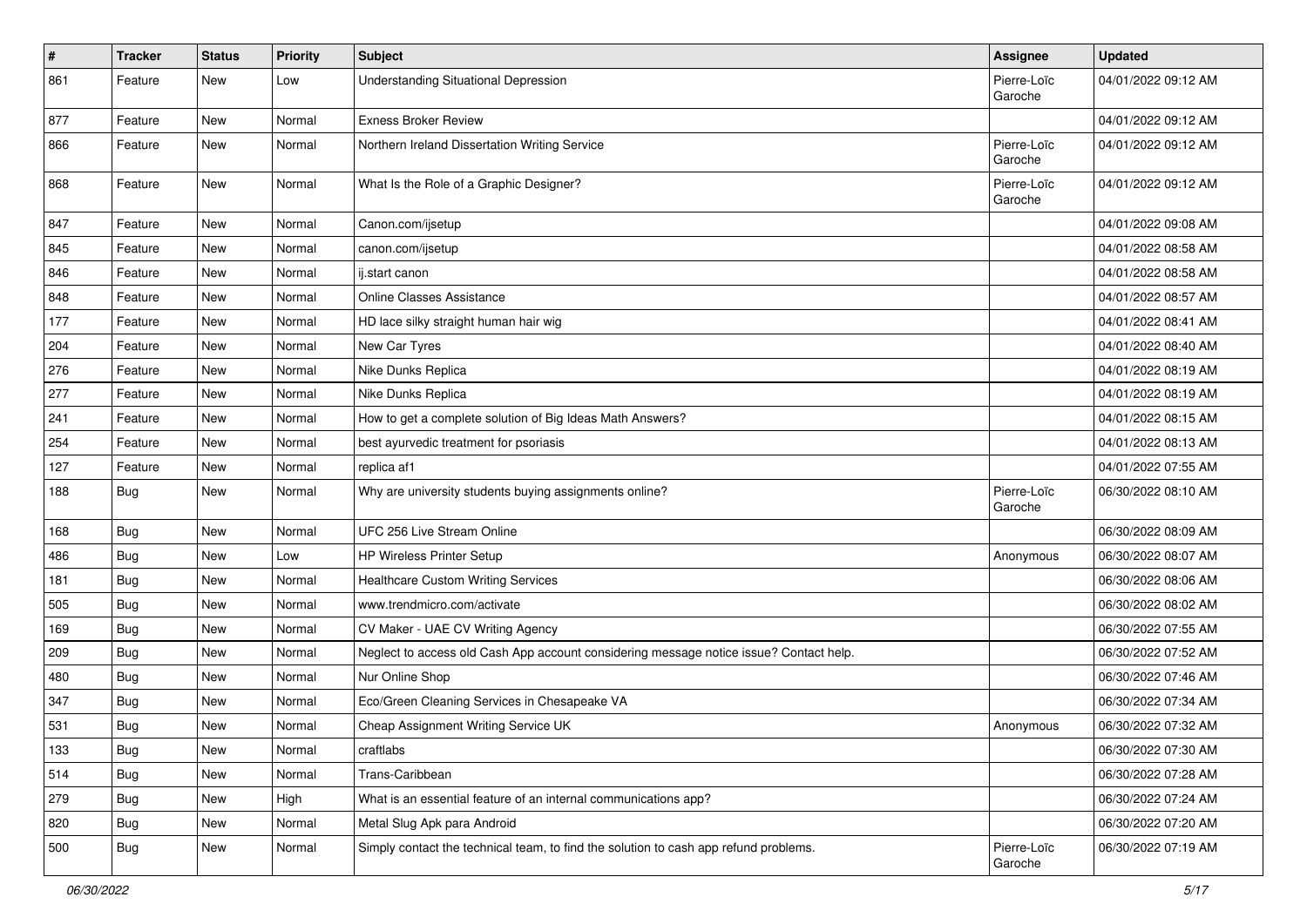| $\sharp$ | <b>Tracker</b> | <b>Status</b> | <b>Priority</b> | Subject                                                                 | Assignee               | <b>Updated</b>      |
|----------|----------------|---------------|-----------------|-------------------------------------------------------------------------|------------------------|---------------------|
| 146      | <b>Bug</b>     | New           | Normal          | bayabais                                                                |                        | 06/30/2022 07:16 AM |
| 190      | Bug            | New           | Normal          | All About Cash App Transfer Fail Problems                               |                        | 06/30/2022 07:12 AM |
| 525      | Bug            | New           | Normal          | If you don't have a QR code: How to activate cash app card in app       |                        | 06/30/2022 07:03 AM |
| 508      | Bug            | New           | Normal          | hire a professional dissertation help                                   |                        | 06/30/2022 07:03 AM |
| 523      | <b>Bug</b>     | New           | Normal          | What Is The Right Google Account Recovery Aid To Regain Account Access? | Pierre-Loïc<br>Garoche | 06/30/2022 07:01 AM |
| 292      | Bug            | New           | Normal          | Venmo to Cash App Transfer Of Money- Explore Here                       |                        | 06/30/2022 06:59 AM |
| 687      | Bug            | New           | Normal          | How to use twitch.tv/activate?                                          |                        | 06/30/2022 06:55 AM |
| 275      | Bug            | New           | Normal          | Activate Cash App Card With Or Without QR - Step By Step Guide          | Pierre-Loïc<br>Garoche | 06/30/2022 06:54 AM |
| 282      | Bug            | New           | Normal          | Activate Cash App Card: Learn Simple Steps & Fix Errors                 |                        | 06/30/2022 06:52 AM |
| 278      | Bug            | New           | Normal          | Cash App Help & Solutions - Here You Will Get Better Assistance         |                        | 06/30/2022 06:52 AM |
| 251      | <b>Bug</b>     | New           | Normal          | All About Cash App Transfer Fail Problems                               | Pierre-Loïc<br>Garoche | 06/30/2022 06:47 AM |
| 496      | Bug            | New           | Normal          | What is Live NetTV?                                                     |                        | 06/30/2022 06:44 AM |
| 529      | <b>Bug</b>     | New           | Normal          | Thop TV APK - Free Download for Android                                 |                        | 06/30/2022 06:43 AM |
| 234      | Bug            | New           | Normal          | My Personal Experience With the College Writing Services                |                        | 06/30/2022 06:42 AM |
| 503      | Bug            | New           | Normal          | Youtube Premium Apk free download for Android                           |                        | 06/30/2022 06:01 AM |
| 267      | <b>Bug</b>     | New           | Normal          | How To Use Internet Radio Services To Listen To Your Favorite Songs     |                        | 06/30/2022 06:00 AM |
| 120      | Bug            | New           | Normal          | ghfjtkx                                                                 | Pierre-Loïc<br>Garoche | 06/30/2022 05:58 AM |
| 331      | <b>Bug</b>     | New           | Normal          | Water Extraction Services in Norfolk VA                                 |                        | 06/30/2022 05:51 AM |
| 488      | Bug            | New           | Normal          | Quick solution to solve cash app dispute by the technical team          |                        | 06/30/2022 05:22 AM |
| 498      | Bug            | New           | Normal          | Téléchargeur SoundCloud : SoundCloud en Mp3                             | Christophe<br>Garion   | 06/30/2022 05:13 AM |
| 218      | Bug            | <b>New</b>    | Normal          | Popular Educational trends                                              |                        | 06/30/2022 05:12 AM |
| 1132     | <b>Bug</b>     | New           | Normal          | Registration process on Huobi                                           |                        | 06/30/2022 05:10 AM |
| 735      | Bug            | New           | Normal          | A quick fix of how to get money back from cash app stocks               |                        | 06/30/2022 04:56 AM |
| 699      | <b>Bug</b>     | New           | Normal          | Would you be able to utilize Cash App Twitch?                           |                        | 06/30/2022 04:55 AM |
| 513      | Bug            | New           | Normal          | Unlock cash app account using the easy steps:                           | Anonymous              | 06/30/2022 04:54 AM |
| 777      | Bug            | New           | Normal          | Obtain driving instructions using Google Maps.                          |                        | 06/30/2022 04:52 AM |
| 197      | <b>Bug</b>     | New           | Normal          | SBL JABORANDI PLUS HAIR OIL - COMPLETE SCALP CARE (100ML)               |                        | 06/30/2022 04:40 AM |
| 501      | Bug            | New           | Normal          | How Do I Annihilate Cash App Transfer Failed Problems Effectively       | Pierre-Loïc<br>Garoche | 06/30/2022 04:35 AM |
| 724      | Bug            | New           | Normal          | Dial Chime Customer support number for a quick response                 |                        | 06/30/2022 04:34 AM |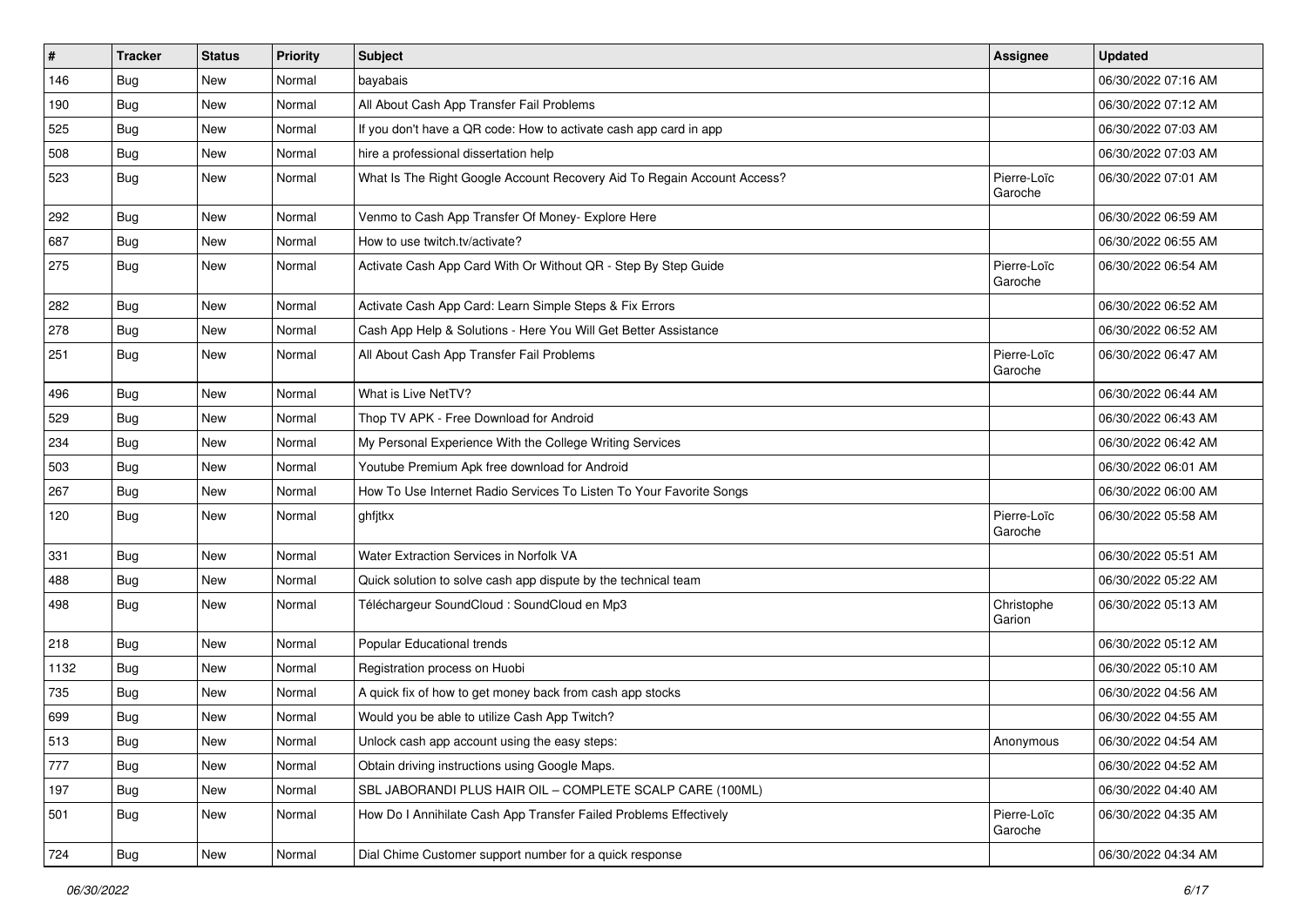| $\sharp$ | <b>Tracker</b> | <b>Status</b> | <b>Priority</b> | Subject                                                                                                                                      | Assignee               | <b>Updated</b>      |
|----------|----------------|---------------|-----------------|----------------------------------------------------------------------------------------------------------------------------------------------|------------------------|---------------------|
| 487      | <b>Bug</b>     | New           | Normal          | Cheap Fake Dunks                                                                                                                             |                        | 06/30/2022 04:33 AM |
| 316      | Bug            | New           | Normal          | Finden Sie den besten Klingelton für Ihr Telefon                                                                                             |                        | 06/30/2022 04:13 AM |
| 502      | Bug            | New           | Normal          | Les instructions pour définir des sonneries pour iPhone sont simples et faciles à suivre                                                     |                        | 06/30/2022 04:04 AM |
| 504      | <b>Bug</b>     | New           | Normal          | A beginner should always look for online Java assignment help!                                                                               |                        | 06/30/2022 03:53 AM |
| 219      | Bug            | <b>New</b>    | Normal          | Free Ringtones for Cell Phones.                                                                                                              |                        | 06/30/2022 03:45 AM |
| 74       | <b>Bug</b>     | New           | Normal          | const is not supported inside contract                                                                                                       | Pierre-Loïc<br>Garoche | 06/30/2022 03:27 AM |
| 284      | Bug            | New           | Normal          | All About Cash App Transfer Fail Problems                                                                                                    |                        | 06/30/2022 03:26 AM |
| 495      | Bug            | New           | Normal          | Twitch Clip Downloader Download Twitch Clips Online 2021                                                                                     |                        | 06/30/2022 03:25 AM |
| 246      | <b>Bug</b>     | New           | Normal          | The Beast App                                                                                                                                |                        | 06/30/2022 03:17 AM |
| 674      | Bug            | New           | Normal          | The best game in 2021                                                                                                                        | Pierre-Loïc<br>Garoche | 06/30/2022 03:13 AM |
| 228      | Bug            | <b>New</b>    | Normal          | Why Does Cash App Transaction Failed? - Here Is the Answer                                                                                   |                        | 06/30/2022 03:10 AM |
| 248      | <b>Bug</b>     | New           | Normal          | Mobile ringtones and attractiveness ringtones                                                                                                |                        | 06/30/2022 02:54 AM |
| 789      | <b>Bug</b>     | New           | Normal          | Full version                                                                                                                                 |                        | 06/30/2022 02:36 AM |
| 482      | Bug            | New           | Normal          | <b>Text Window</b>                                                                                                                           |                        | 06/30/2022 02:27 AM |
| 261      | <b>Bug</b>     | New           | Normal          | Ringtone Downloads - Easy Ways Come Up With Your Own Ringtones                                                                               |                        | 06/30/2022 02:24 AM |
| 194      | Bug            | <b>New</b>    | Normal          | lace closure wigs                                                                                                                            |                        | 06/30/2022 02:19 AM |
| 247      | <b>Bug</b>     | New           | Normal          | best 4 Channel Amp                                                                                                                           |                        | 06/30/2022 02:19 AM |
| 145      | Bug            | New           | Normal          | abdulbaissagar                                                                                                                               |                        | 06/30/2022 02:17 AM |
| 721      | <b>Bug</b>     | New           | Normal          | Cómo instalar un Mod Apk                                                                                                                     |                        | 06/30/2022 02:08 AM |
| 333      | Bug            | New           | Normal          | Mold Removal Services in Norfolk VA                                                                                                          |                        | 06/30/2022 01:23 AM |
| 75       | Bug            | New           | Normal          | exception File "checks/algebraicLoop.ml", line 368, characters 16-22: Assertion failed                                                       |                        | 06/30/2022 01:21 AM |
| 696      | <b>Bug</b>     | New           | Normal          | How to Install the TuMangaOnline App                                                                                                         |                        | 06/30/2022 01:09 AM |
| 244      | Bug            | New           | Normal          | Quels sont les avantages des stations de radio en ligne.                                                                                     |                        | 06/30/2022 01:07 AM |
| 707      | <b>Bug</b>     | New           | Normal          | Why Accounting Assignments Are Beneficial For The Students?                                                                                  | Pierre-Loïc<br>Garoche | 06/30/2022 01:06 AM |
| 258      | Bug            | New           | Normal          | Fake Nike Dunk High AMBUSH Deep Royal                                                                                                        |                        | 06/30/2022 12:31 AM |
| 183      | Bug            | New           | Normal          | Nursing Assignment Help Online                                                                                                               |                        | 06/30/2022 12:24 AM |
| 589      | Bug            | New           | Normal          | How can I get the cash app phone number of customer support?                                                                                 |                        | 06/30/2022 12:20 AM |
| 76       | <b>Bug</b>     | New           | Normal          | Import error: Load error: imported node real_to_int declared in a regular Lustre file. File "include/conv.lusi", line 1,<br>characters 0-64: |                        | 06/29/2022 11:57 PM |
| 205      | Bug            | New           | Low             | Mens Designer Glasses                                                                                                                        |                        | 06/29/2022 11:48 PM |
| 705      | <b>Bug</b>     | New           | Normal          | wuxiaworld                                                                                                                                   |                        | 06/29/2022 11:42 PM |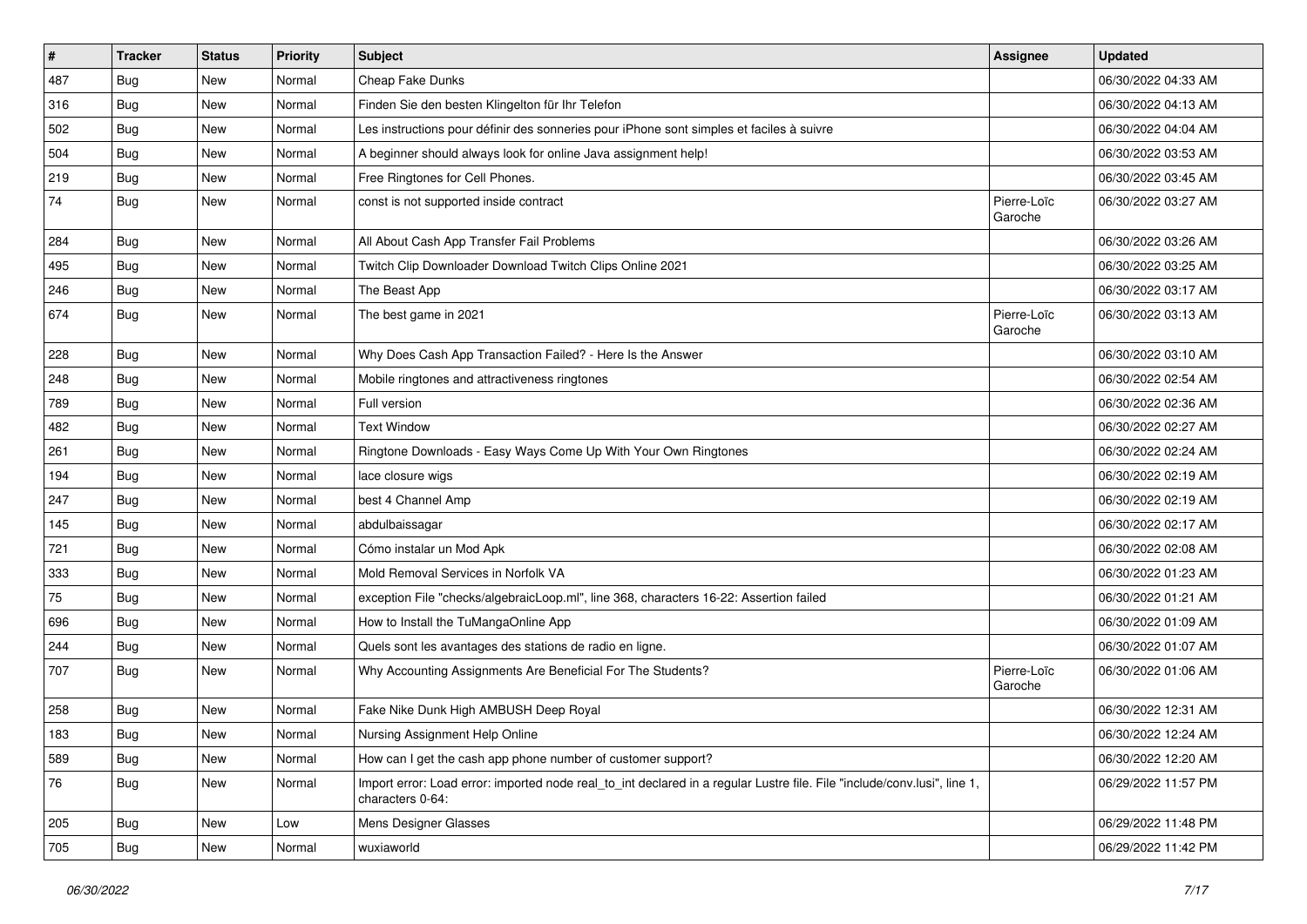| $\vert$ # | <b>Tracker</b> | <b>Status</b> | <b>Priority</b> | <b>Subject</b>                                                                   | Assignee               | <b>Updated</b>      |
|-----------|----------------|---------------|-----------------|----------------------------------------------------------------------------------|------------------------|---------------------|
| 345       | <b>Bug</b>     | New           | Normal          | Stain Protection Services in Chesapeake VA                                       |                        | 06/29/2022 11:36 PM |
| 164       | Bug            | New           | Normal          | dfgbd                                                                            |                        | 06/29/2022 11:36 PM |
| 553       | Bug            | New           | Normal          | Cinema HD APK - Free Movie Enjoyment App on Android                              |                        | 06/29/2022 11:35 PM |
| 143       | <b>Bug</b>     | New           | Normal          | Bob lace front wigs                                                              |                        | 06/29/2022 11:22 PM |
| 623       | Bug            | New           | Normal          | Listen to online radio stations for mobile phones                                |                        | 06/29/2022 11:19 PM |
| 269       | <b>Bug</b>     | New           | Normal          | Is there such a site for app design?                                             | Anonymous              | 06/29/2022 11:19 PM |
| 515       | Bug            | New           | Normal          | Fragment Nike Dunk High Tokyo Fake                                               |                        | 06/29/2022 11:19 PM |
| 759       | <b>Bug</b>     | New           | Normal          | Canon IJ Network Tool                                                            | Pierre-Loïc<br>Garoche | 06/29/2022 11:16 PM |
| 88        | <b>Bug</b>     | New           | Normal          | kind2 output: When for node arguments                                            | Pierre-Loïc<br>Garoche | 06/29/2022 11:10 PM |
| 537       | Bug            | <b>New</b>    | Normal          | Get tech assistance with customer support on ATT Yahoo email login issue.        |                        | 06/29/2022 11:06 PM |
| 664       | Bug            | New           | Normal          | Tea TV Apk Download - The Best Way to Watch Movies Offline                       |                        | 06/29/2022 11:00 PM |
| 811       | <b>Bug</b>     | New           | Normal          | Canon IJ Network Tool                                                            |                        | 06/29/2022 10:59 PM |
| 766       | Bug            | New           | Normal          | Pobreflix Mod APK Review                                                         |                        | 06/29/2022 10:55 PM |
| 136       | Bug            | New           | Normal          | snappow                                                                          |                        | 06/29/2022 10:52 PM |
| 189       | <b>Bug</b>     | New           | Normal          | <b>College Biology Writing Services</b>                                          |                        | 06/29/2022 10:51 PM |
| 506       | Bug            | New           | Normal          | www.trendmicro.com/activate                                                      |                        | 06/29/2022 10:38 PM |
| 719       | <b>Bug</b>     | New           | Normal          | How Do I Send \$5000 Through Cash App Account With Ease?                         |                        | 06/29/2022 10:15 PM |
| 622       | <b>Bug</b>     | New           | Normal          | CheapestMedsShop   100% Safe Medicines Online in UK & AUS.                       |                        | 06/29/2022 10:10 PM |
| 549       | Bug            | New           | Normal          | Radio Luisteren                                                                  |                        | 06/29/2022 10:01 PM |
| 555       | Bug            | New           | Normal          | web design development in hyderabad                                              |                        | 06/29/2022 09:50 PM |
| 150       | Bug            | New           | Normal          | dfgh                                                                             |                        | 06/29/2022 09:47 PM |
| 507       | <b>Bug</b>     | New           | Normal          | central.bitdefender.com                                                          |                        | 06/29/2022 09:35 PM |
| 230       | <b>Bug</b>     | New           | Normal          | Add Money To Cash App Card - Auto Cash Apps                                      |                        | 06/29/2022 09:34 PM |
| 604       | Bug            | New           | Normal          | Idle Game Online                                                                 |                        | 06/29/2022 09:21 PM |
| 473       | <b>Bug</b>     | New           | Normal          | Floor Stripping Arlington MA                                                     |                        | 06/29/2022 09:20 PM |
| 257       | <b>Bug</b>     | New           | Normal          | Best latte machines                                                              |                        | 06/29/2022 09:17 PM |
| 490       | Bug            | New           | Normal          | Unlock cash app account by getting quick solutions from the technical executives |                        | 06/29/2022 09:14 PM |
| 788       | <b>Bug</b>     | New           | Normal          | Intro Maker Mod APK                                                              |                        | 06/29/2022 09:13 PM |
| 470       | <b>Bug</b>     | New           | Normal          | Commercial Floor Cleaning Westchester MA                                         |                        | 06/29/2022 09:07 PM |
| 461       | <b>Bug</b>     | New           | Normal          | Germs Removal Medford MA                                                         |                        | 06/29/2022 09:06 PM |
| 489       | Bug            | New           | Normal          | Get cash app refund instantly if sent to the wrong person                        |                        | 06/29/2022 09:03 PM |
| 567       | Bug            | New           | Normal          | Singapore assignment help                                                        |                        | 06/29/2022 09:03 PM |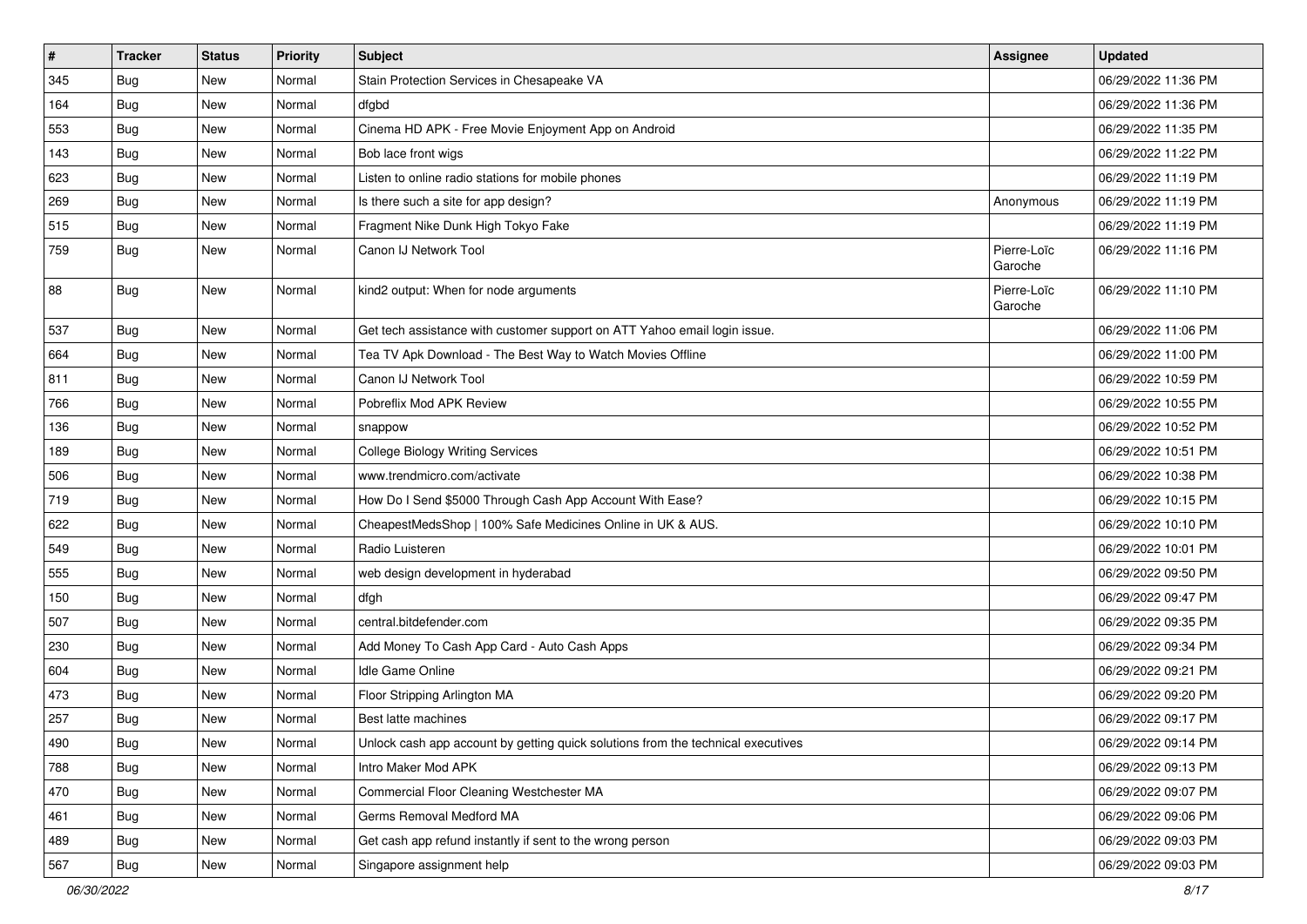| $\vert$ # | <b>Tracker</b> | <b>Status</b> | Priority | <b>Subject</b>                                                               | <b>Assignee</b>        | <b>Updated</b>      |
|-----------|----------------|---------------|----------|------------------------------------------------------------------------------|------------------------|---------------------|
| 520       | <b>Bug</b>     | New           | Normal   | What Is The Major Role Of Cash.app/Help and Support Page?                    |                        | 06/29/2022 08:57 PM |
| 764       | Bug            | New           | Normal   | What is available to see what I can watch HBO Max?                           |                        | 06/29/2022 08:50 PM |
| 603       | Bug            | New           | Normal   | Premiere gratuito da lista de IPTV                                           |                        | 06/29/2022 08:40 PM |
| 466       | Bug            | New           | Normal   | Floor Stripping Westchester MA                                               |                        | 06/29/2022 08:36 PM |
| 380       | Bug            | New           | Normal   | Moving Services in McLean VA                                                 |                        | 06/29/2022 08:29 PM |
| 662       | <b>Bug</b>     | New           | Normal   | Oreo TV Download - The Easiest Way to Watch Live TV                          |                        | 06/29/2022 08:19 PM |
| 581       | Bug            | New           | Normal   | E-Learning Course Help                                                       |                        | 06/29/2022 08:19 PM |
| 597       | Bug            | New           | Normal   | Universo s / f Download                                                      |                        | 06/29/2022 08:19 PM |
| 492       | Bug            | New           | Normal   | HD Streamz MOD APK v3.5.5 (Keine Werbung)                                    |                        | 06/29/2022 08:18 PM |
| 642       | <b>Bug</b>     | New           | Normal   | thong tin thoi tiet ngay hom nay                                             |                        | 06/29/2022 07:52 PM |
| 312       | <b>Bug</b>     | New           | Normal   | Stain Protection Services in Virginia Beach VA                               |                        | 06/29/2022 07:48 PM |
| 652       | Bug            | New           | Normal   | Sesame Health Benefits                                                       |                        | 06/29/2022 07:46 PM |
| 118       | Bug            | New           | Normal   | golf                                                                         | Anonymous              | 06/29/2022 07:36 PM |
| 799       | Bug            | New           | Normal   | Who Is an ETL Engineer                                                       |                        | 06/29/2022 07:36 PM |
| 712       | Bug            | New           | Normal   | Tips and Tricks                                                              |                        | 06/29/2022 07:26 PM |
| 1131      | Bug            | New           | Normal   | Calculatrice Forex pour calculer les paramètres de la copie des transactions |                        | 06/29/2022 07:24 PM |
| 616       | Bug            | New           | Normal   | Buy Anavar Tablets   Anavar For Sale in USA, UK & Australia                  |                        | 06/29/2022 07:00 PM |
| 115       | Bug            | New           | Normal   | NFL LIVE STREAM                                                              |                        | 06/29/2022 07:00 PM |
| 922       | Bug            | New           | Normal   | Why Is The Need For Assignment Writing Services?                             |                        | 06/29/2022 06:48 PM |
| 658       | Bug            | New           | Normal   | Watermelon Nutrition Facts And Health Benefits                               |                        | 06/29/2022 06:46 PM |
| 678       | <b>Bug</b>     | New           | Normal   | How to be a winner in buidnow gg                                             |                        | 06/29/2022 06:31 PM |
| 551       | <b>Bug</b>     | New           | Normal   | Why Do Students Need Online Best Dissertation Writing Services?              |                        | 06/29/2022 06:30 PM |
| 701       | Bug            | New           | Normal   | Why Law Essay Helper UK is Necessary?                                        |                        | 06/29/2022 06:29 PM |
| 253       | <b>Bug</b>     | New           | Normal   | Florence Lawrence                                                            |                        | 06/29/2022 06:22 PM |
| 119       | Bug            | New           | Normal   | klhjigyu                                                                     |                        | 06/29/2022 06:19 PM |
| 767       | Bug            | New           | Normal   | apkmod                                                                       |                        | 06/29/2022 06:15 PM |
| 475       | <b>Bug</b>     | New           | Normal   | Floor Cleaning Arlington MA                                                  |                        | 06/29/2022 05:53 PM |
| 573       | <b>Bug</b>     | New           | Normal   | Experimente lo mejor en la aplicación Apk de juegos gratis                   |                        | 06/29/2022 05:48 PM |
| 92        | Bug            | New           | High     | expression should have been normalized in EMF backend                        | Pierre-Loïc<br>Garoche | 06/29/2022 05:44 PM |
| 153       | <b>Bug</b>     | New           | Normal   | urgent loan online                                                           | Christophe<br>Garion   | 06/29/2022 05:43 PM |
| 132       | Bug            | New           | Normal   | concrete-everything                                                          |                        | 06/29/2022 05:41 PM |
| 771       | <b>Bug</b>     | New           | Normal   | united airlines baggage policy                                               |                        | 06/29/2022 05:39 PM |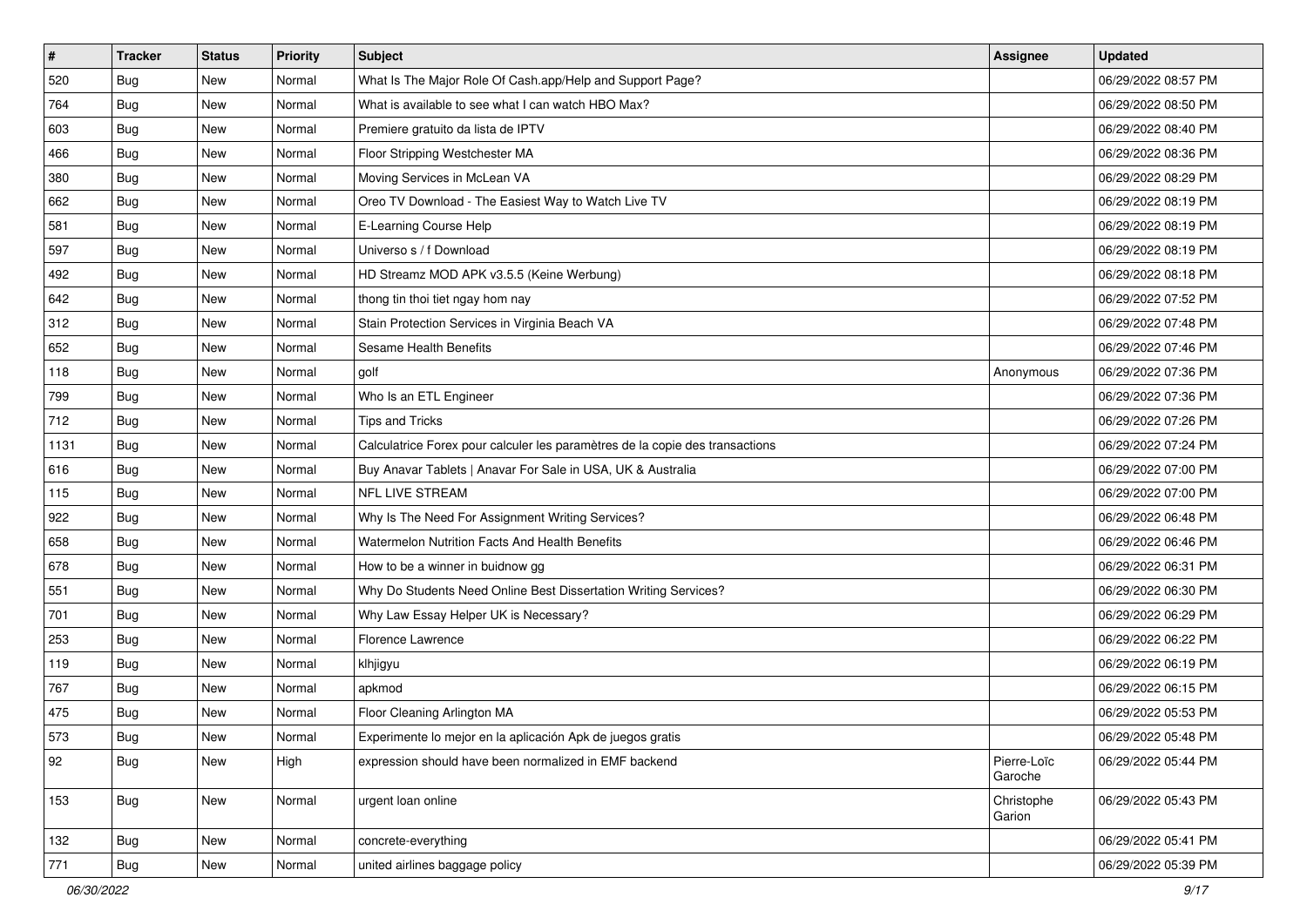| #    | <b>Tracker</b> | <b>Status</b> | <b>Priority</b> | <b>Subject</b>                                                                                                                                                                                                                                                        | <b>Assignee</b>        | <b>Updated</b>      |
|------|----------------|---------------|-----------------|-----------------------------------------------------------------------------------------------------------------------------------------------------------------------------------------------------------------------------------------------------------------------|------------------------|---------------------|
| 1069 | <b>Bug</b>     | New           | Normal          | how to get cash app support phone number 24*7 available                                                                                                                                                                                                               |                        | 06/29/2022 05:37 PM |
| 264  | Bug            | New           | Normal          | We Buy Your Unwanted Car                                                                                                                                                                                                                                              | Corentin<br>Lauverjat  | 06/29/2022 05:36 PM |
| 624  | Bug            | New           | Normal          | Use go with the Driving Directions for your go                                                                                                                                                                                                                        |                        | 06/29/2022 05:22 PM |
| 516  | Bug            | <b>New</b>    | Normal          | Does Cash App Help To Get Cash App Refund Without Any Interruption?                                                                                                                                                                                                   |                        | 06/29/2022 05:12 PM |
| 628  | <b>Bug</b>     | New           | Normal          | CV reviewing services!                                                                                                                                                                                                                                                |                        | 06/29/2022 05:09 PM |
| 657  | <b>Bug</b>     | New           | Normal          | <b>Coconut Nutrition Facts And Health Benefits</b>                                                                                                                                                                                                                    |                        | 06/29/2022 05:05 PM |
| 140  | Bug            | New           | Normal          | sugarbalanceusa                                                                                                                                                                                                                                                       |                        | 06/29/2022 04:56 PM |
| 782  | Bug            | New           | Normal          | Comment faire une sonnerie téléphonique                                                                                                                                                                                                                               |                        | 06/29/2022 04:47 PM |
| 481  | <b>Bug</b>     | New           | Normal          | Nur Online Shop                                                                                                                                                                                                                                                       |                        | 06/29/2022 03:52 PM |
| 772  | <b>Bug</b>     | New           | Normal          | united airlines baggage policy                                                                                                                                                                                                                                        |                        | 06/29/2022 03:40 PM |
| 289  | Bug            | New           | Normal          | Recover Yahoo Mail Forgotten Password - Explore Kanata Chinese                                                                                                                                                                                                        |                        | 06/29/2022 03:35 PM |
| 593  | <b>Bug</b>     | New           | Normal          | Eiffel Spark Ultimate C2 SN series is a fully synthetic range of advanced performance engine oils blended in high<br>performance fully synthetic (PAO - polyalphaolefin) basestocks fortified with advanced technology additive<br>system, specifically formulated to |                        | 06/29/2022 03:34 PM |
| 534  | Bug            | New           | Normal          | Know how to initiate cash app refund by contacting the technical team                                                                                                                                                                                                 | Pierre-Loïc<br>Garoche | 06/29/2022 03:23 PM |
| 497  | Bug            | <b>New</b>    | Normal          | Fake Nike Dunk Low Off-White Lot 50                                                                                                                                                                                                                                   |                        | 06/29/2022 03:23 PM |
| 717  | Bug            | New           | Normal          | Disney Plus Apk - Watch Movies and TV Shows on Your Device                                                                                                                                                                                                            |                        | 06/29/2022 03:10 PM |
| 592  | Bug            | New           | Normal          | Deezer Premium APK - Baixe músicas de qualquer lugar do mundo de graça                                                                                                                                                                                                |                        | 06/29/2022 03:10 PM |
| 694  | <b>Bug</b>     | <b>New</b>    | Normal          | How to Get Guidance On How To Cash App Withdrawal Limit?                                                                                                                                                                                                              | Christophe<br>Garion   | 06/29/2022 03:09 PM |
| 582  | Bug            | New           | Normal          | Cash App Won't Let Me Send Money If There Is A Low Balance Available                                                                                                                                                                                                  | Pierre-Loïc<br>Garoche | 06/29/2022 03:01 PM |
| 321  | Bug            | New           | Normal          | Tile & Grout Cleaning Services in Virginia Beach VA                                                                                                                                                                                                                   |                        | 06/29/2022 02:55 PM |
| 336  | Bug            | New           | Normal          | Tile & Grout Cleaning Services in Norfolk VA                                                                                                                                                                                                                          |                        | 06/29/2022 02:50 PM |
| 561  | <b>Bug</b>     | New           | Normal          | Enjoy the Full YouTube Premium Experience With YouTube Premium Membership                                                                                                                                                                                             |                        | 06/29/2022 02:18 PM |
| 601  | Bug            | New           | Normal          | Best Essay Writing Service UK                                                                                                                                                                                                                                         | Pierre-Loïc<br>Garoche | 06/29/2022 01:57 PM |
| 155  | <b>Bug</b>     | New           | Normal          | Cant access my cash app account                                                                                                                                                                                                                                       | Pierre-Loïc<br>Garoche | 06/29/2022 01:55 PM |
| 211  | Bug            | New           | Normal          | Problem in Cash App rebate? Call Cash App customer service number for help.                                                                                                                                                                                           |                        | 06/29/2022 01:49 PM |
| 599  | Bug            | New           | Normal          | Do you know how to delete cash app account from your computer?                                                                                                                                                                                                        |                        | 06/29/2022 01:49 PM |
| 783  | <b>Bug</b>     | New           | Normal          | How Do I Determine The Reasons And Solutions To Fix Cash App Transfer Failed?                                                                                                                                                                                         |                        | 06/29/2022 01:42 PM |
| 718  | <b>Bug</b>     | New           | High            | Solve Complex Accounting Assignments                                                                                                                                                                                                                                  | Hamza<br>Bourbouh      | 06/29/2022 01:20 PM |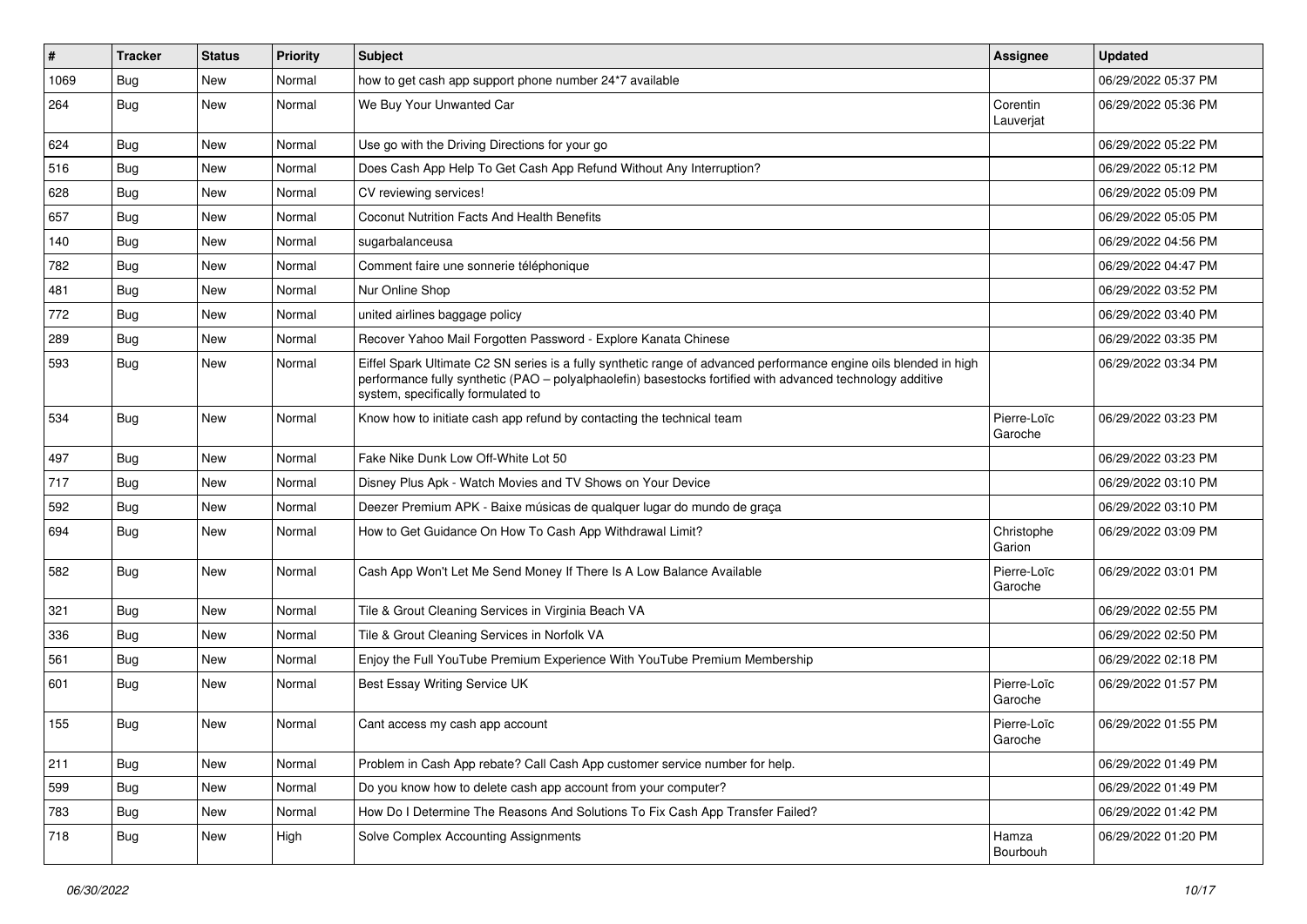| $\vert$ # | <b>Tracker</b> | <b>Status</b> | <b>Priority</b> | Subject                                                               | <b>Assignee</b>        | <b>Updated</b>      |
|-----------|----------------|---------------|-----------------|-----------------------------------------------------------------------|------------------------|---------------------|
| 536       | <b>Bug</b>     | New           | Normal          | How to check the balance on the cash app card                         | Hamza<br>Bourbouh      | 06/29/2022 01:17 PM |
| 559       | Bug            | New           | High            | What Are Permission For Applications like Facebook Sending MMS?       |                        | 06/29/2022 01:15 PM |
| 519       | Bug            | New           | Normal          | Are you finding online UK Assignment writers?                         |                        | 06/29/2022 01:01 PM |
| 1077      | Bug            | New           | Normal          | Les excellentes façons d'utiliser ces images                          |                        | 06/29/2022 12:54 PM |
| 285       | <b>Bug</b>     | New           | Normal          | Have you ever written an essay?                                       |                        | 06/29/2022 12:45 PM |
| 157       | <b>Bug</b>     | New           | Normal          | Forget cash app pin                                                   |                        | 06/29/2022 12:43 PM |
| 774       | Bug            | New           | Normal          | Follow proper initiatives                                             |                        | 06/29/2022 12:34 PM |
| 512       | <b>Bug</b>     | New           | Normal          | The Importance Of Using Custom Writing Services                       |                        | 06/29/2022 12:33 PM |
| 612       | Bug            | New           | Normal          | Luxury Slingshot Rental                                               |                        | 06/29/2022 12:15 PM |
| 161       | <b>Bug</b>     | New           | Normal          | dfdrtyuio                                                             |                        | 06/29/2022 12:00 PM |
| 677       | Bug            | New           | Normal          | Logo Design Services Near Me                                          |                        | 06/29/2022 11:58 AM |
| 661       | <b>Bug</b>     | New           | Normal          | Turbo VPN MOD APK Download                                            |                        | 06/29/2022 11:57 AM |
| 586       | <b>Bug</b>     | New           | Normal          | Best Modifications For Your Mobile Phone                              |                        | 06/29/2022 11:54 AM |
| 542       | Bug            | New           | Normal          | Web N Logo Design                                                     |                        | 06/29/2022 11:42 AM |
| 554       | <b>Bug</b>     | New           | Normal          | XvideoStudio Video Editor APK Free Download on TechToDown             |                        | 06/29/2022 11:31 AM |
| 217       | Bug            | New           | Normal          | How this service matter most?                                         |                        | 06/29/2022 11:28 AM |
| 1018      | Bug            | New           | Normal          | So erhalten Sie ein kostenloses Hörbuch                               |                        | 06/29/2022 11:27 AM |
| 352       | <b>Bug</b>     | New           | Normal          | Tile & Grout Cleaning Services in Chesapeake VA                       |                        | 06/29/2022 11:19 AM |
| 659       | <b>Bug</b>     | New           | Normal          | Olive Oil Properties And Health Benefits                              |                        | 06/29/2022 11:15 AM |
| 650       | Bug            | New           | Normal          | <b>Cherries Health Benefits</b>                                       |                        | 06/29/2022 11:13 AM |
| 202       | <b>Bug</b>     | New           | Normal          | blonde wig                                                            |                        | 06/29/2022 11:08 AM |
| 618       | Bug            | New           | Normal          | Buy Steroids Online with OurMedicnes.com   Best Quality Steroids      |                        | 06/29/2022 10:57 AM |
| 762       | <b>Bug</b>     | New           | Normal          | How To Add Money To A Cash App Card If Struggling With Low Amount?    |                        | 06/29/2022 10:53 AM |
| 1087      | Bug            | New           | Normal          | How do new writers start out?                                         |                        | 06/29/2022 10:43 AM |
| 532       | Bug            | New           | Normal          | My Assignment Help                                                    |                        | 06/29/2022 10:39 AM |
| 602       | Bug            | New           | Normal          | Best Essay Writing Service UK                                         | Pierre-Loïc<br>Garoche | 06/29/2022 10:32 AM |
| 563       | Bug            | New           | Normal          | Understanding the Difference Between Free and Paid Mod Apks           |                        | 06/29/2022 10:32 AM |
| 708       | <b>Bug</b>     | New           | Normal          | Efficient ways to proceed with the cash app dispute process?          |                        | 06/29/2022 10:24 AM |
| 574       | Bug            | New           | Normal          | How to fix the Epson printer offline issue due to a wired connection? |                        | 06/29/2022 10:23 AM |
| 587       | <b>Bug</b>     | New           | Normal          | Why Picsart Pro Offers Great Features                                 |                        | 06/29/2022 10:06 AM |
| 682       | <b>Bug</b>     | New           | Normal          | Does Facebook customer service live chat allow to speak with someone? |                        | 06/29/2022 09:56 AM |
| 787       | Bug            | New           | Normal          | Assured Assignment Help                                               |                        | 06/29/2022 09:56 AM |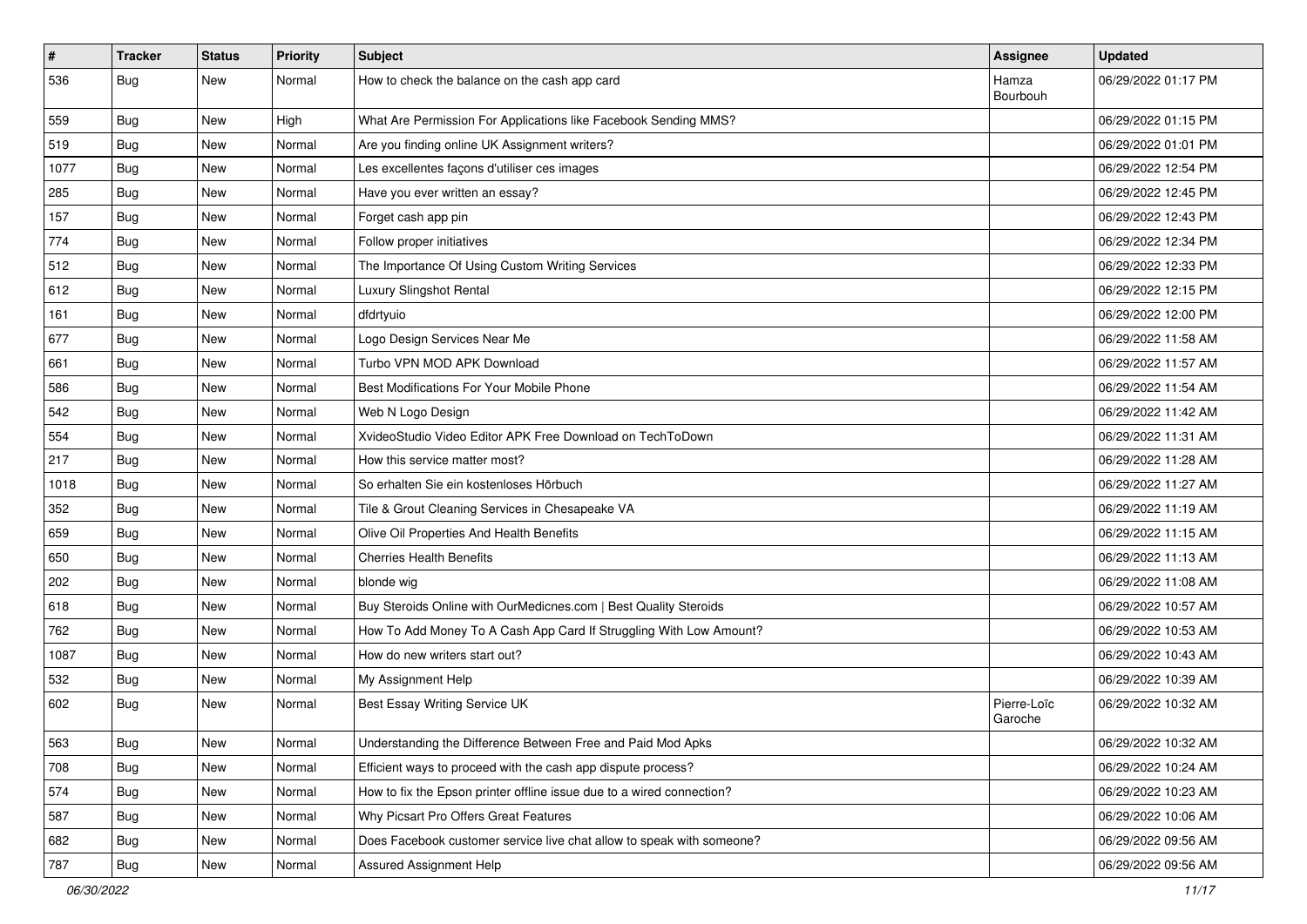| $\vert$ # | <b>Tracker</b> | <b>Status</b> | Priority | Subject                                                                                                 | Assignee               | <b>Updated</b>      |
|-----------|----------------|---------------|----------|---------------------------------------------------------------------------------------------------------|------------------------|---------------------|
| 571       | <b>Bug</b>     | New           | Normal   | How may the Cash app dispute your trade?                                                                | Pierre-Loïc<br>Garoche | 06/29/2022 09:47 AM |
| 576       | Bug            | New           | Normal   | So laden Sie ein Instagram-Bild herunter                                                                |                        | 06/29/2022 09:47 AM |
| 684       | Bug            | New           | Normal   | Difference between paper map and online map                                                             |                        | 06/29/2022 09:46 AM |
| 598       | Bug            | New           | Normal   | Universo s / f Download                                                                                 |                        | 06/29/2022 09:45 AM |
| 673       | <b>Bug</b>     | New           | Normal   | Learn the basics of pixel art - Clear grid                                                              |                        | 06/29/2022 09:44 AM |
| 540       | Bug            | New           | Normal   | Why Haven't I Received My Cash App Card? Can I get t the reasons behind it                              |                        | 06/29/2022 09:42 AM |
| 583       | Bug            | New           | High     | Need the Cash app customer service phone number?                                                        |                        | 06/29/2022 09:28 AM |
| 1116      | <b>Bug</b>     | New           | Normal   | ipTV smarts pro                                                                                         |                        | 06/29/2022 09:27 AM |
| 479       | Bug            | New           | Normal   | Limousine Service Bellevue WA                                                                           |                        | 06/29/2022 09:16 AM |
| 1114      | <b>Bug</b>     | New           | Normal   | To control the car, all you must do is click to go left or right and release the button to go straight. |                        | 06/29/2022 09:05 AM |
| 800       | Bug            | New           | Normal   | Who Is an ETL Engineer                                                                                  |                        | 06/29/2022 08:54 AM |
| 655       | Bug            | New           | Normal   | <b>Eggplant Health Benefits</b>                                                                         |                        | 06/29/2022 08:18 AM |
| 185       | Bug            | New           | Normal   | Non-Plagiarized Research Writing                                                                        |                        | 06/29/2022 07:58 AM |
| 668       | Bug            | New           | Normal   | Get to know Cash App Refund Process here                                                                |                        | 06/29/2022 07:21 AM |
| 494       | Bug            | New           | Normal   | <b>Buy Discussion Post</b>                                                                              |                        | 06/29/2022 07:13 AM |
| 615       | Bug            | New           | Normal   | CheapestMedsShop   100% Safe Medicines Online in USA UK & AUS.                                          |                        | 06/29/2022 07:03 AM |
| 613       | Bug            | New           | Normal   | Buy Aspadol 100mg Tab Online in US, UK, AU   Erospharmacy                                               |                        | 06/29/2022 07:00 AM |
| 761       | <b>Bug</b>     | New           | Normal   | What is it about basketball that makes it so popular in the United States?                              | Corentin<br>Lauverjat  | 06/29/2022 06:51 AM |
| 695       | Bug            | <b>New</b>    | Normal   | Refer Listas IPTV Apk                                                                                   |                        | 06/29/2022 06:50 AM |
| 262       | <b>Bug</b>     | New           | Normal   | It this true to dealing Wuth                                                                            |                        | 06/29/2022 06:48 AM |
| 134       | Bug            | New           | Normal   | wisegolfers                                                                                             |                        | 06/29/2022 06:38 AM |
| 225       | <b>Bug</b>     | New           | Normal   | instant personal loan                                                                                   |                        | 06/29/2022 06:37 AM |
| 450       | <b>Bug</b>     | New           | Normal   | Floor Stripping Quincy MA                                                                               |                        | 06/29/2022 06:32 AM |
| 457       | <b>Bug</b>     | New           | Normal   | Carpet Cleaning Medford MA                                                                              |                        | 06/29/2022 06:00 AM |
| 222       | <b>Bug</b>     | New           | Normal   | Social Profile links                                                                                    |                        | 06/29/2022 05:59 AM |
| 184       | <b>Bug</b>     | New           | Normal   | Affordable Business Writing Services                                                                    |                        | 06/29/2022 05:53 AM |
| 704       | Bug            | New           | Normal   | Reach support team of Chime Customer Service for instant help                                           |                        | 06/29/2022 05:49 AM |
| 400       | <b>Bug</b>     | New           | Normal   | Office Moving Services in Potomac MD                                                                    |                        | 06/29/2022 05:42 AM |
| 465       | Bug            | New           | Normal   | Carpet Cleaning Westchester MA                                                                          |                        | 06/29/2022 05:35 AM |
| 524       | <b>Bug</b>     | New           | Normal   | How Does Google Account Recovery Work If Your Account Is Hacked?                                        |                        | 06/29/2022 05:32 AM |
| 178       | Bug            | New           | Normal   | transparent lace wigs                                                                                   |                        | 06/29/2022 05:31 AM |
| 564       | <b>Bug</b>     | New           | Normal   | How To Install RepelisPlus On Your Android Phone?                                                       |                        | 06/29/2022 05:11 AM |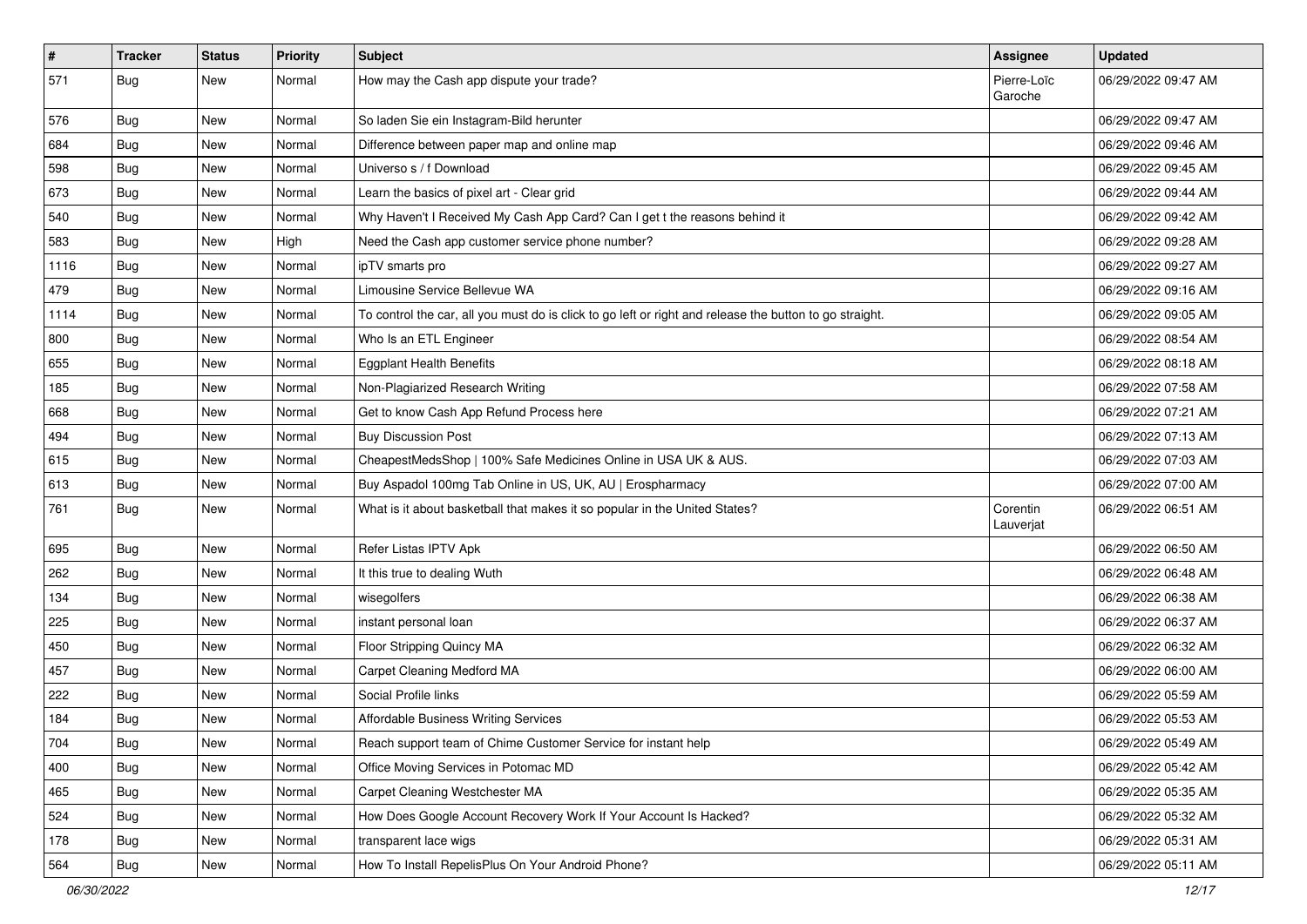| $\vert$ # | <b>Tracker</b> | <b>Status</b> | <b>Priority</b> | <b>Subject</b>                                                                      | Assignee               | <b>Updated</b>      |
|-----------|----------------|---------------|-----------------|-------------------------------------------------------------------------------------|------------------------|---------------------|
| 796       | Bug            | <b>New</b>    | Normal          | How Does Cash App ++ actually work and What is the process of it                    |                        | 06/29/2022 05:10 AM |
| 1117      | <b>Bug</b>     | <b>New</b>    | Normal          | Equal Words - Word search game for PC and Windows Phone                             |                        | 06/29/2022 04:58 AM |
| 609       | Bug            | <b>New</b>    | High            | Online Trusted Medicine Store in US for Health - Genericmedsupply                   |                        | 06/29/2022 04:53 AM |
| 770       | <b>Bug</b>     | New           | Normal          | Canon IJ Network Tool                                                               |                        | 06/29/2022 04:48 AM |
| 245       | <b>Bug</b>     | <b>New</b>    | Normal          | Write My Essay For Me Cheap                                                         |                        | 06/29/2022 04:10 AM |
| 526       | Bug            | New           | Normal          | Soundcloud to mp3 converter - Download Soundcloud songs                             |                        | 06/29/2022 04:01 AM |
| 804       | Bug            | New           | Normal          | Review                                                                              |                        | 06/29/2022 03:32 AM |
| 709       | <b>Bug</b>     | <b>New</b>    | Normal          | How To Load Cash App Card At Walmart Without Having To Face Any Hassle?             |                        | 06/29/2022 03:26 AM |
| 639       | <b>Bug</b>     | <b>New</b>    | Normal          | thong tin chinh xac                                                                 |                        | 06/29/2022 02:44 AM |
| 798       | Bug            | <b>New</b>    | Normal          | Who Is an ETL Engineer                                                              |                        | 06/29/2022 02:44 AM |
| 634       | <b>Bug</b>     | New           | Normal          | Buy Vidalista Tablets (Tadalafil) at [\$25 OFF + Free Shipping] Vidalistatablets    |                        | 06/29/2022 02:25 AM |
| 614       | Bug            | New           | Normal          | Como baixar o MOD APK no celular                                                    |                        | 06/29/2022 02:22 AM |
| 528       | Bug            | New           | Normal          | Korean Mag                                                                          |                        | 06/29/2022 01:13 AM |
| 556       | Bug            | New           | Normal          | Play Game Mod Apk With Your Friends                                                 |                        | 06/29/2022 01:00 AM |
| 584       | Bug            | New           | Normal          | Want the cash app customer service number to check balance?                         |                        | 06/29/2022 01:00 AM |
| 591       | <b>Bug</b>     | <b>New</b>    | Normal          | How To Find Facebook Modifications For Your Spotify Premium Apk?                    |                        | 06/29/2022 12:40 AM |
| 671       | <b>Bug</b>     | <b>New</b>    | Normal          | Hot games                                                                           | Pierre-Loïc<br>Garoche | 06/29/2022 12:40 AM |
| 667       | Bug            | New           | Normal          | What Is a Ringtone?                                                                 |                        | 06/29/2022 12:34 AM |
| 703       | Bug            | New           | Normal          | For real-time help, dial Facebook customer service number                           |                        | 06/29/2022 12:30 AM |
| 250       | Bug            | New           | Normal          | Reviews of phone ringtones                                                          |                        | 06/29/2022 12:29 AM |
| 619       | Bug            | New           | Normal          | Online Trusted Medicine Store in US for Health - Genericmedsupply                   |                        | 06/29/2022 12:26 AM |
| 635       | <b>Bug</b>     | New           | Normal          | Buy Steroids Online with OurMedicnes.com   Best Quality Steroids                    |                        | 06/29/2022 12:17 AM |
| 550       | <b>Bug</b>     | New           | Normal          | Nederland FM - beste manieren om naar internationale radio op internet te luisteren |                        | 06/29/2022 12:06 AM |
| 797       | <b>Bug</b>     | New           | Normal          | Psychedelic                                                                         | Christophe<br>Garion   | 06/28/2022 11:11 PM |
| 265       | <b>Bug</b>     | New           | Normal          | 3 Faq's On Downloading To Your Apple Ipod                                           |                        | 06/28/2022 11:07 PM |
| 530       | <b>Bug</b>     | New           | Normal          | Cheap Assignment Writing Service UK                                                 | Anonymous              | 06/28/2022 11:00 PM |
| 541       | <b>Bug</b>     | New           | Normal          | How to fix the cash app payment failed errors?                                      |                        | 06/28/2022 10:56 PM |
| 588       | <b>Bug</b>     | New           | Normal          | YouTube Vanced Apk Manager App - Como instalá-lo                                    |                        | 06/28/2022 10:56 PM |
| 689       | <b>Bug</b>     | New           | Normal          | How to use twitch.tv/activate?                                                      |                        | 06/28/2022 10:48 PM |
| 715       | Bug            | <b>New</b>    | Normal          | Puppy Playtime Descargar gratis                                                     |                        | 06/28/2022 10:46 PM |
| 808       | <b>Bug</b>     | New           | Normal          | Sinnvolle Guten-Morgen-Grüße                                                        |                        | 06/28/2022 10:45 PM |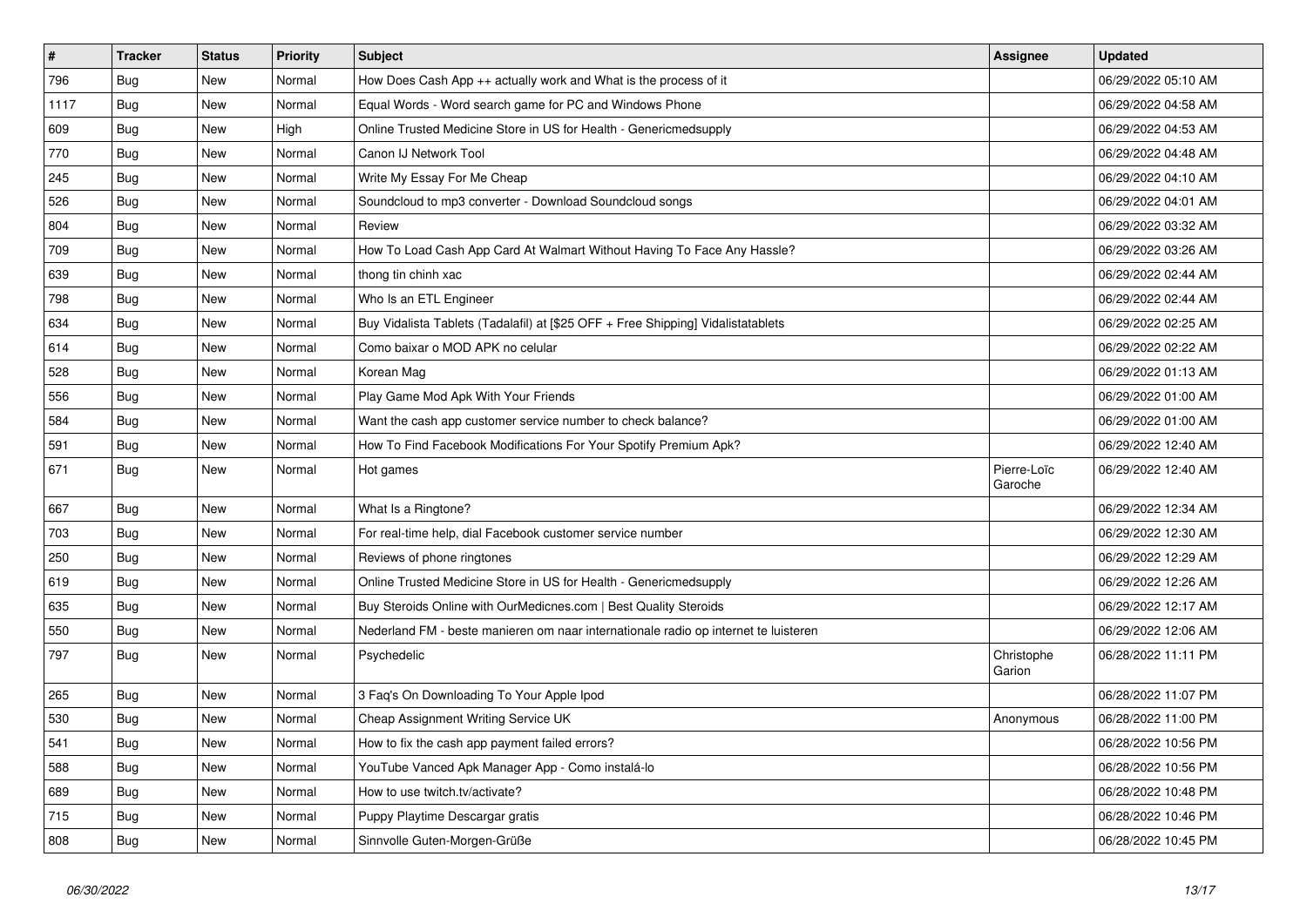| #    | <b>Tracker</b> | <b>Status</b> | <b>Priority</b> | <b>Subject</b>                                                            | <b>Assignee</b>        | <b>Updated</b>      |
|------|----------------|---------------|-----------------|---------------------------------------------------------------------------|------------------------|---------------------|
| 723  | <b>Bug</b>     | New           | High            | The best horror game in 2021                                              | Christophe<br>Garion   | 06/28/2022 10:32 PM |
| 805  | <b>Bug</b>     | <b>New</b>    | Normal          | Ketamine Online Store                                                     | Christophe<br>Garion   | 06/28/2022 10:04 PM |
| 886  | <b>Bug</b>     | New           | Normal          | Is the Fox News Channel on Roku free?                                     |                        | 06/28/2022 09:36 PM |
| 656  | Bug            | New           | Normal          | Kiwi Nutrition Facts And Health Benefits                                  |                        | 06/28/2022 08:54 PM |
| 518  | Bug            | <b>New</b>    | Normal          | How To Check The Balance Of Cash App Account By Taking Cash App Support?  |                        | 06/28/2022 08:51 PM |
| 139  | <b>Bug</b>     | New           | Normal          | relseo                                                                    |                        | 06/28/2022 08:48 PM |
| 239  | <b>Bug</b>     | New           | Normal          | Algunas características más de Choices MOD APK                            |                        | 06/28/2022 08:47 PM |
| 672  | Bug            | New           | Normal          | The easiest way to delete ringtones on iPhone                             |                        | 06/28/2022 08:44 PM |
| 138  | <b>Bug</b>     | New           | Normal          | own-sweethome                                                             |                        | 06/28/2022 08:42 PM |
| 711  | <b>Bug</b>     | New           | Normal          | Human Fall Flat Apk Download                                              |                        | 06/28/2022 08:27 PM |
| 474  | Bug            | New           | Normal          | Floor Waxing Arlington MA                                                 |                        | 06/28/2022 08:10 PM |
| 569  | <b>Bug</b>     | New           | Normal          | What is the incoming and outgoing mail server for Outlook IMAP settings?  | Pierre-Loïc<br>Garoche | 06/28/2022 07:38 PM |
| 167  | <b>Bug</b>     | New           | Normal          | instant loan without documents                                            | Anonymous              | 06/28/2022 07:35 PM |
| 663  | Bug            | New           | Normal          | Know how the Cash app twitches words in a detailed way.                   | Pierre-Loïc<br>Garoche | 06/28/2022 07:08 PM |
| 888  | <b>Bug</b>     | New           | Normal          | Is the Fox News Channel on Roku free?                                     |                        | 06/28/2022 06:58 PM |
| 123  | Bug            | New           | Normal          | https://www.reddit.com/r/NRLgrandfinal2020/                               |                        | 06/28/2022 06:50 PM |
| 372  | <b>Bug</b>     | New           | Normal          | Auto Transport Services in Arlington County VA                            |                        | 06/28/2022 06:49 PM |
| 477  | Bug            | New           | Normal          | What Does Online Coupon Mean?                                             |                        | 06/28/2022 06:40 PM |
| 733  | Bug            | New           | Normal          | How does one go about getting a book deal?                                |                        | 06/28/2022 06:35 PM |
| 533  | <b>Bug</b>     | New           | Normal          | How to complete the homework assignments in economics in the easiest way? |                        | 06/28/2022 06:26 PM |
| 1110 | Bug            | New           | Normal          | Six Guns Mod Apk Answers Your Questions                                   | Pierre-Loïc<br>Garoche | 06/28/2022 06:26 PM |
| 149  | Bug            | New           | Normal          | dftgy                                                                     |                        | 06/28/2022 06:18 PM |
| 1000 | <b>Bug</b>     | New           | Normal          | Super easy way to zoom photos and upload to Instagram                     | Christophe<br>Garion   | 06/28/2022 06:14 PM |
| 651  | Bug            | New           | Normal          | Salmon Health Benefits                                                    |                        | 06/28/2022 05:49 PM |
| 780  | Bug            | New           | Normal          | Best Whatsapp Modified APKs                                               | Pierre-Loïc<br>Garoche | 06/28/2022 05:38 PM |
| 643  | <b>Bug</b>     | New           | Normal          | Oreo TV Apk Download                                                      |                        | 06/28/2022 04:57 PM |
| 159  | <b>Bug</b>     | New           | Normal          | xfguih njgkh                                                              |                        | 06/28/2022 04:45 PM |
| 726  | Bug            | New           | Normal          | Mobile Application Development Services                                   |                        | 06/28/2022 04:44 PM |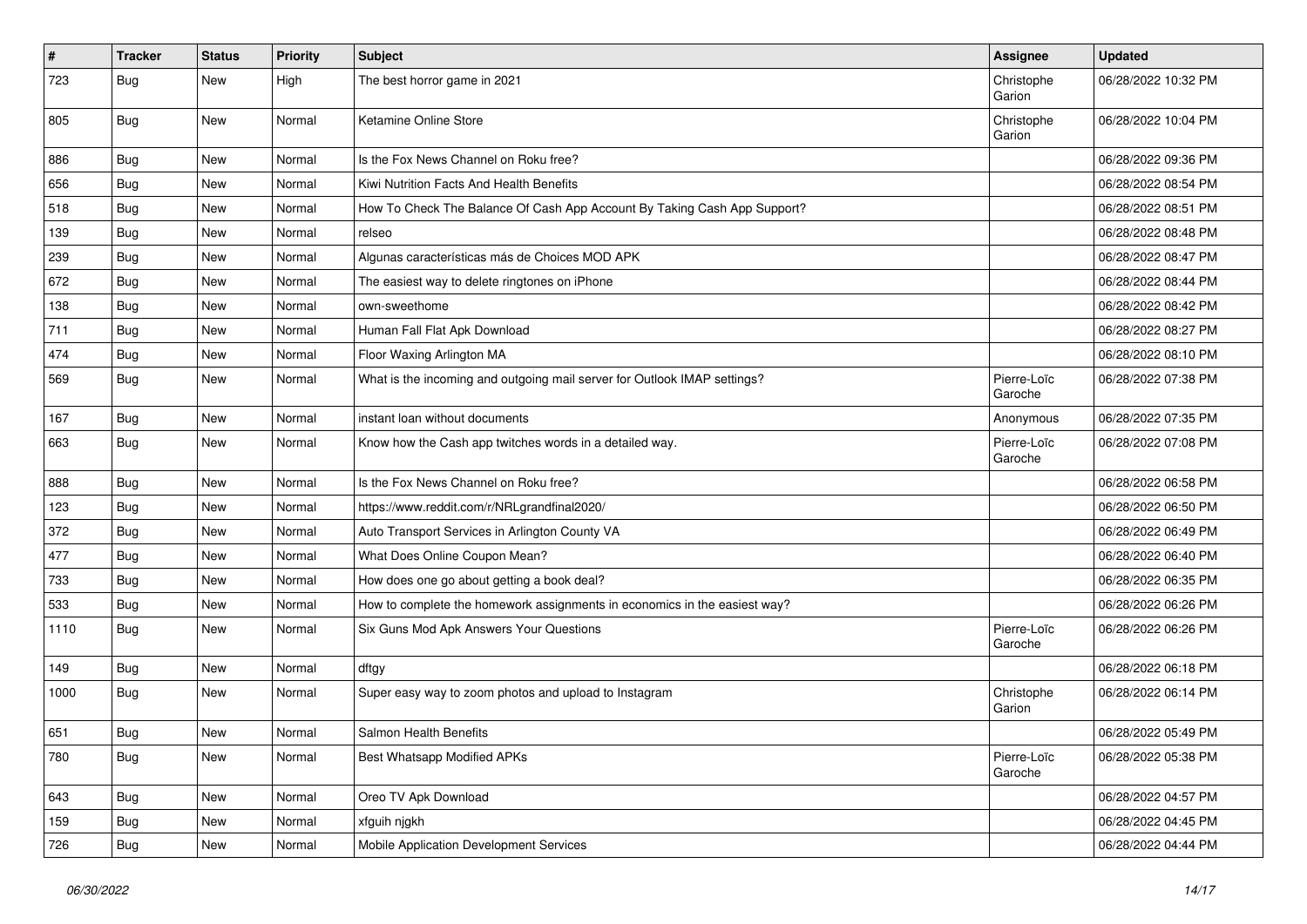| $\vert$ # | <b>Tracker</b> | <b>Status</b> | Priority | <b>Subject</b>                                                                                      | <b>Assignee</b>        | <b>Updated</b>      |
|-----------|----------------|---------------|----------|-----------------------------------------------------------------------------------------------------|------------------------|---------------------|
| 697       | Bug            | New           | Normal   | How to Descargar Pura TV For Android                                                                |                        | 06/28/2022 04:43 PM |
| 1115      | <b>Bug</b>     | <b>New</b>    | Normal   | How to access your saved favorite Tiktok                                                            |                        | 06/28/2022 03:59 PM |
| 769       | <b>Bug</b>     | New           | Normal   | check my cash app                                                                                   |                        | 06/28/2022 03:29 PM |
| 816       | Bug            | New           | Normal   | Play Scribble io fun with everyone                                                                  |                        | 06/28/2022 03:20 PM |
| 570       | <b>Bug</b>     | New           | Normal   | What is Sutton bank cash app customer service phone number?                                         | Pierre-Loïc<br>Garoche | 06/28/2022 03:09 PM |
| 980       | <b>Bug</b>     | New           | Normal   | Free Gas Cards for the Unemployed                                                                   |                        | 06/28/2022 02:54 PM |
| 645       | Bug            | New           | Normal   | thong tin chinh xac nhat hom nay                                                                    |                        | 06/28/2022 02:48 PM |
| 776       | <b>Bug</b>     | New           | Normal   | Wibargain                                                                                           |                        | 06/28/2022 01:57 PM |
| 969       | Bug            | New           | Normal   | Watch NCAA Football Live Match Free                                                                 |                        | 06/28/2022 01:31 PM |
| 280       | Bug            | New           | Normal   | Pacific Web Design                                                                                  |                        | 06/28/2022 01:25 PM |
| 315       | Bug            | New           | Normal   | Dissertation help UK                                                                                |                        | 06/28/2022 01:20 PM |
| 729       | Bug            | New           | Normal   | Canon IJ Network Tool                                                                               |                        | 06/28/2022 01:10 PM |
| 460       | <b>Bug</b>     | New           | Normal   | Floor Cleaning Medford MA                                                                           |                        | 06/28/2022 01:07 PM |
| 815       | Bug            | New           | Normal   | how do i call cash app customer service                                                             | <b>Xavier Thirioux</b> | 06/28/2022 01:04 PM |
| 201       | Bug            | New           | Normal   | closure wig                                                                                         |                        | 06/28/2022 12:58 PM |
| 784       | Bug            | New           | Normal   | How To Add Money On Cash App Card And Check The Funds?                                              |                        | 06/28/2022 12:36 PM |
| 670       | Bug            | New           | Normal   | JTWhatsApp Apk - The New and Improved WhatsApp                                                      |                        | 06/28/2022 12:32 PM |
| 773       | Bug            | New           | Normal   | Spades - Play online free                                                                           |                        | 06/28/2022 12:26 PM |
| 471       | Bug            | New           | Normal   | Residential Floor Cleaning Westchester MA                                                           |                        | 06/28/2022 12:23 PM |
| 828       | Bug            | New           | Normal   | Nursery management                                                                                  |                        | 06/28/2022 12:10 PM |
| 206       | Bug            | New           | Low      | <b>Cheap Electric Bikes</b>                                                                         |                        | 06/28/2022 12:08 PM |
| 743       | Bug            | New           | Normal   | They promote 'pixel art' contests and a 'game jam' related to the work and figure of Carlos Casares |                        | 06/28/2022 12:04 PM |
| 690       | <b>Bug</b>     | New           | Normal   | campervan hire                                                                                      |                        | 06/28/2022 11:55 AM |
| 781       | Bug            | New           | Normal   | Free Whatsapp Group to Join                                                                         |                        | 06/28/2022 11:48 AM |
| 464       | Bug            | New           | Normal   | Upholstery Cleaning Westchester MA                                                                  |                        | 06/28/2022 11:39 AM |
| 785       | Bug            | New           | Normal   | How To Get Money Off Cash App Without Card Or With A Card?                                          |                        | 06/28/2022 11:35 AM |
| 627       | <b>Bug</b>     | New           | Normal   | <b>HELO</b>                                                                                         |                        | 06/28/2022 11:28 AM |
| 981       | Bug            | New           | Normal   | VidMate Mod APK                                                                                     |                        | 06/28/2022 11:24 AM |
| 976       | Bug            | New           | Normal   | How to delete the cash app account history right now?                                               | Hamza<br>Bourbouh      | 06/28/2022 11:22 AM |
| 129       | Bug            | New           | Normal   | xcvgbgh                                                                                             |                        | 06/28/2022 11:10 AM |
| 182       | Bug            | New           | Normal   | <b>Healthcare Custom Writing Services</b>                                                           |                        | 06/28/2022 10:53 AM |
| 1129      | Bug            | New           | Normal   | how to enable direct deposit on cash app?                                                           |                        | 06/28/2022 10:44 AM |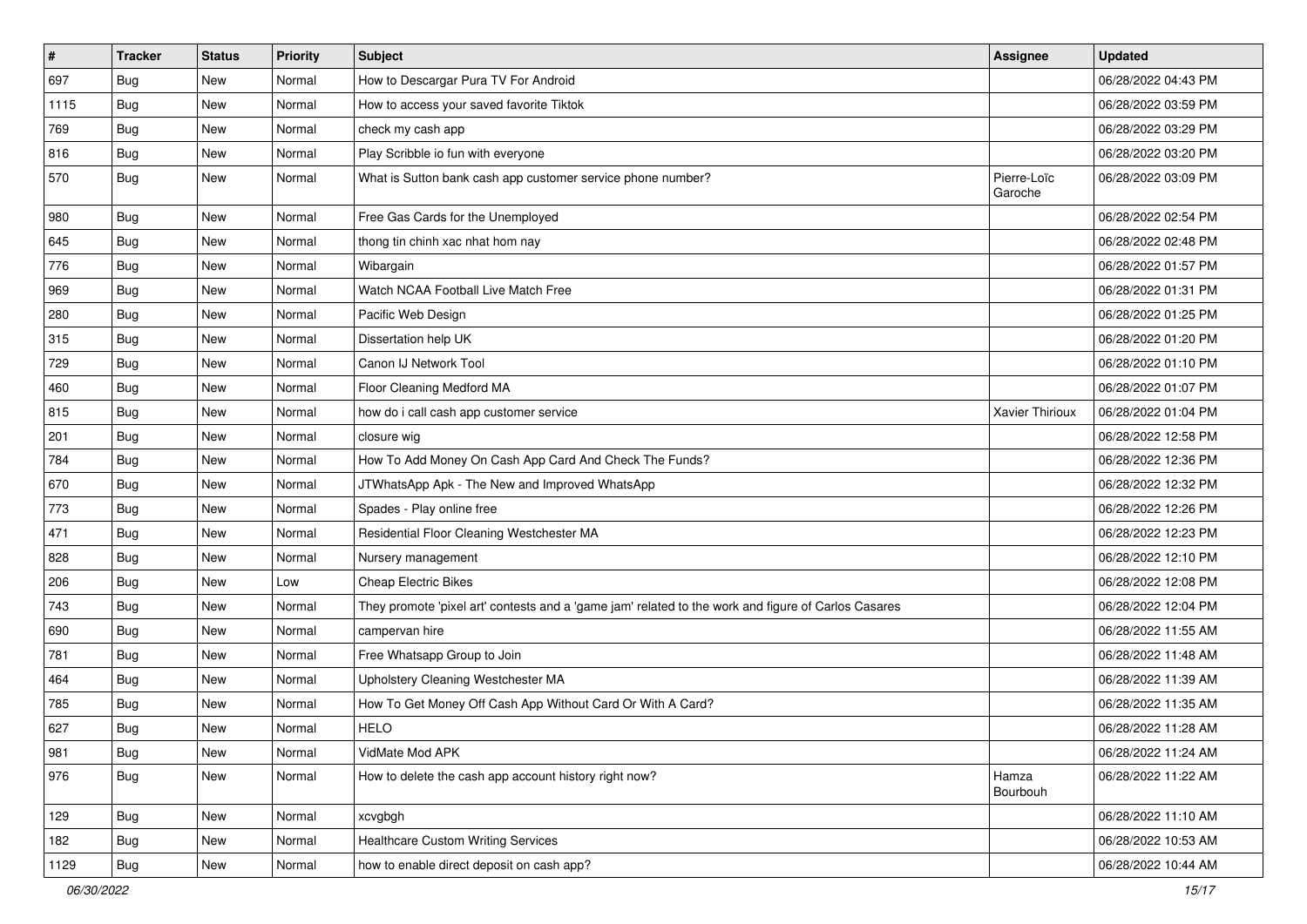| #    | <b>Tracker</b> | <b>Status</b> | <b>Priority</b> | Subject                                                                                                      | Assignee               | <b>Updated</b>      |
|------|----------------|---------------|-----------------|--------------------------------------------------------------------------------------------------------------|------------------------|---------------------|
| 469  | <b>Bug</b>     | New           | Normal          | Germs Removal Westchester MA                                                                                 |                        | 06/28/2022 10:40 AM |
| 666  | <b>Bug</b>     | New           | Normal          | 470+ pages à colorier de Noël                                                                                |                        | 06/28/2022 10:02 AM |
| 809  | Bug            | New           | Normal          | Smash Karts - immerse yourself in the exciting race                                                          |                        | 06/28/2022 09:57 AM |
| 632  | Bug            | New           | Normal          | CheapestMedsShop   100% Safe Medicines Online in UK & AUS.                                                   |                        | 06/28/2022 09:52 AM |
| 128  | <b>Bug</b>     | New           | Normal          | dfgbd                                                                                                        |                        | 06/28/2022 09:48 AM |
| 997  | Bug            | New           | Normal          | 123.hp.com/laseriet                                                                                          |                        | 06/28/2022 09:48 AM |
| 565  | Bug            | New           | Normal          | How To Install RepelisPlus On Your Android Phone?                                                            |                        | 06/28/2022 09:46 AM |
| 817  | Bug            | New           | Normal          | Pacman 30th Anniversary                                                                                      |                        | 06/28/2022 09:20 AM |
| 210  | <b>Bug</b>     | New           | Normal          | Issue with check symbol in Cash App? Dial assist number with calling Cash App customer service phone number. |                        | 06/28/2022 09:09 AM |
| 821  | Bug            | New           | Normal          | Nicoo - A Review of the Popular Battle Royale Game                                                           |                        | 06/28/2022 08:30 AM |
| 548  | <b>Bug</b>     | New           | Normal          | Web N Logo Design                                                                                            |                        | 06/28/2022 08:24 AM |
| 722  | <b>Bug</b>     | New           | Normal          | Vergrößern Sie Instagram-Fotos mit instazoom                                                                 | Christophe<br>Garion   | 06/28/2022 07:21 AM |
| 734  | <b>Bug</b>     | New           | Normal          | DR. STRANGE: Multiverse of Scheduling Madness!                                                               |                        | 06/28/2022 07:07 AM |
| 621  | Bug            | New           | Normal          | Buy All Modafinil & Armodafinil Tablets @Buy Modafinil US                                                    |                        | 06/28/2022 06:49 AM |
| 640  | Bug            | New           | Normal          | play game with me                                                                                            |                        | 06/28/2022 06:33 AM |
| 629  | <b>Bug</b>     | New           | Normal          | How Can I Load Cash App Card at Walmart straight away?                                                       |                        | 06/28/2022 06:07 AM |
| 753  | Bug            | New           | Normal          | onlineessaygrader                                                                                            |                        | 06/28/2022 05:55 AM |
| 744  | Bug            | New           | Normal          | <b>Pixel Survive</b>                                                                                         |                        | 06/28/2022 05:13 AM |
| 702  | Bug            | New           | Normal          | Avail Chime Customer Service to know How To Get Chime Bank Statement                                         |                        | 06/28/2022 04:58 AM |
| 822  | Bug            | New           | Normal          | Dowload Your Boyfriend Game                                                                                  |                        | 06/28/2022 04:56 AM |
| 231  | <b>Bug</b>     | New           | Normal          | Is the ringtone download difficult or not?                                                                   | Pierre-Loïc<br>Garoche | 06/28/2022 04:48 AM |
| 620  | Bug            | New           | Normal          | Viagra Meds: Fastest & Quick Delivery On Your Doorstep - USA                                                 |                        | 06/28/2022 04:33 AM |
| 965  | <b>Bug</b>     | New           | Normal          | Go with cash app customer service to know where I can load my cash app card                                  |                        | 06/28/2022 04:30 AM |
| 685  | <b>Bug</b>     | New           | Low             | youtube thumbnail downloader                                                                                 | Pierre-Loïc<br>Garoche | 06/28/2022 04:26 AM |
| 577  | <b>Bug</b>     | New           | Normal          | Follow these easy steps to make Admiral Casino Login                                                         |                        | 06/28/2022 03:52 AM |
| 1105 | Bug            | New           | High            | What is Mahjong online?                                                                                      |                        | 06/28/2022 03:47 AM |
| 193  | <b>Bug</b>     | New           | Normal          | 18% Discount on Homeopathic medicines                                                                        |                        | 06/28/2022 03:38 AM |
| 617  | Bug            | New           | Normal          | Buy Vidalista Tablets (Tadalafil) at [\$25 OFF + Free Shipping] Vidalistatablets                             |                        | 06/28/2022 03:33 AM |
| 983  | <b>Bug</b>     | New           | Normal          | Finding issue in tekken 3 game?                                                                              |                        | 06/28/2022 03:26 AM |
| 802  | Bug            | New           | Normal          | Who Is an ETL Engineer                                                                                       |                        | 06/28/2022 02:03 AM |
| 483  | Bug            | New           | Normal          | UK best essay writing service                                                                                |                        | 06/28/2022 01:35 AM |